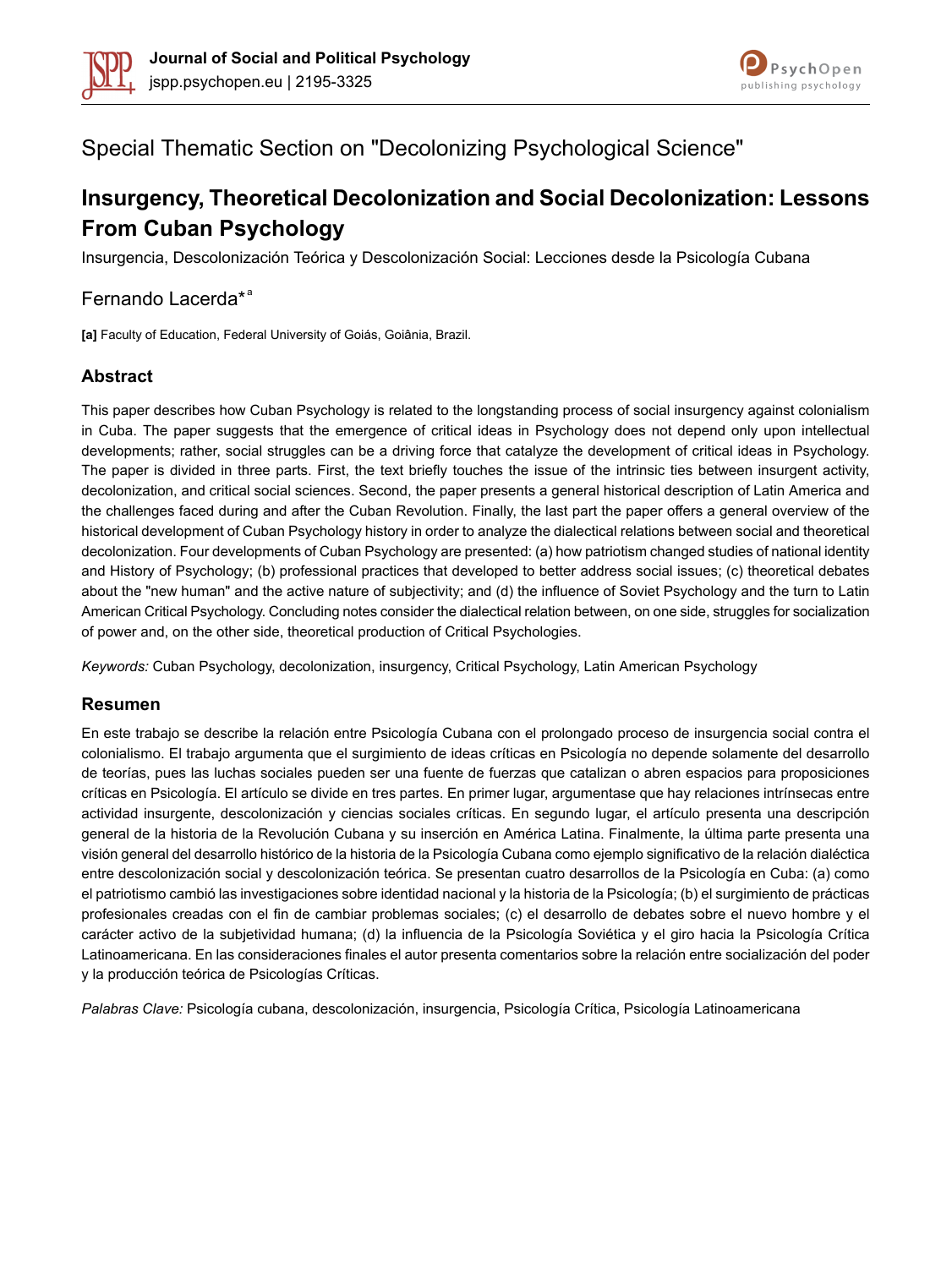original work is properly cited.

Journal of Social and Political Psychology, 2015, Vol. 3(1), 298–323, doi:10.5964/jspp.v3i1.154 Received: 2013-02-03. Accepted: 2014-11-11. Published (VoR): 2015-08-21. Handling Editors: Glenn Adams, University of Kansas, Lawrence, KS, USA; Luis Gómez Ordóñez, National University, Heredia, Costa Rica \*Corresponding author at: Faculty of Education, Federal University of Goiás / Faculdade de Educação/UFG, Rua 235, s/n, Goiânia/GO, 74605-050, Brazil. E-mail: Fernando\_lac@ufg.br This is an open access article distributed under the terms of the Creative Commons Attribution License  $\odot$  $(cc)$ [\(http://creativecommons.org/licenses/by/3.0\)](http://creativecommons.org/licenses/by/3.0), which permits unrestricted use, distribution, and reproduction in any medium, provided the

During the second half of the twentieth century, Latin American Psychology changed as a result of the efforts by intellectuals and professionals who took part in social movements that challenged intense social inequalities. While peasants, workers, students, and radical sections of the middle class developed insurgent activities against the establishment, Psychology was criticized and reconstructed in various Latin American countries, by projects of Liberation Psychology, Latin American Political Psychology and Social Community Psychology ([Dobles,](#page-21-0) 2009; [Góis,](#page-22-0) 2003; [Martín-Baró,](#page-23-0) 1986/1996). In that context, the rejection of mainstream individualism by psychologists accompanied social upheavals in which various exploited social classes sought social liberation.

The link between social struggles and Psychology can be thought of as a link between social decolonization and theoretical decolonization. The constitution of a "Latin American Critical Psychology" that seeks to criticize and change unequal and unjust social realities was a process of theoretical decolonization that found an important departure point in social struggles of exploited and oppressed sections of Latin American societies [\(Dobles,](#page-21-0) 2009; [Lacerda,](#page-23-1) 2013). This paper seeks to explore the relationship between social transformation and transformation of Psychology in colonial situations through a case study of Cuban Psychology after the Cuban Revolution.

In order to develop the proposed discussion, I have divided this article in three parts. First, I argue that insurgent struggles can pave the way for simultaneous processes of social decolonization and of theoretical decolonization. I then provide a historical discussion about colonialism and coloniality in Latin America and how the Cuban Revolution was a product of struggles seeking social decolonization. In the third section, I describe links between the history of Cuban Psychology and the social challenges faced after the Cuban Revolution. I conclude by explaining the possibilities and limits of theoretical decolonization in Cuban Psychology in relation to socio-economicpolitical practices of the current Cuban State.

# **Insurgent Activity and Theoretical Decolonization**

During the last 20 years of the twentieth century, Latin America was the stage of several struggles led by peasants, indigenous people, workers, and students. Facing a neoliberal offensive, these struggles overthrew presidents, reversed privatization processes, and prevented political coups. Similar social struggles continue today headed by impoverished masses of thousands of African, Asian, and Latin American workers ([Solty,](#page-24-0) 2013). This wave of insurgent activities serves as a catalyst for questioning social colonization and simultaneously creates new points of departure to renew and intensify the critique of Psychology or to build Critical Psychologies against coloniality and colonialism.

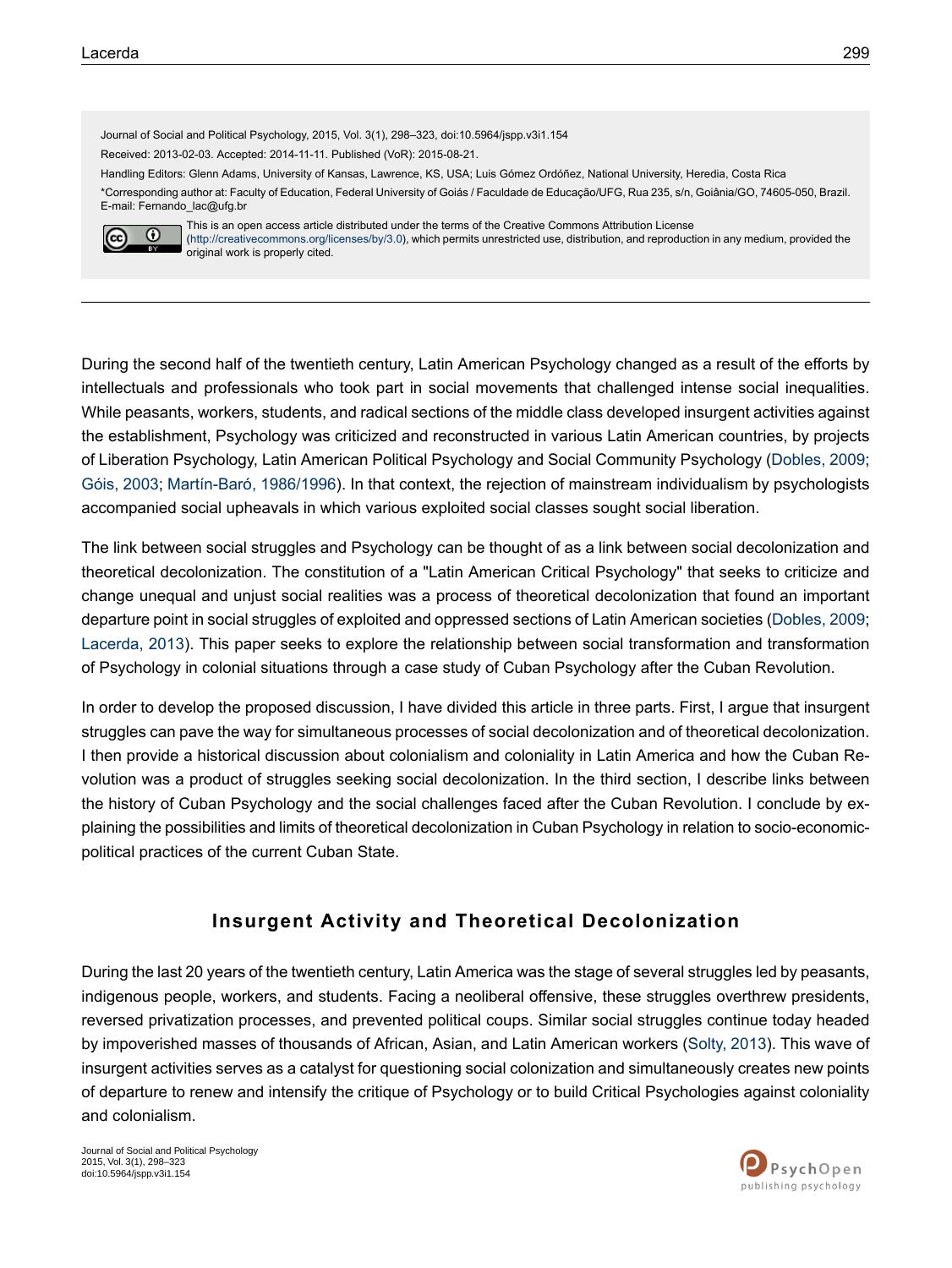The reciprocal relation between social struggle and psychological critique develops in many different ways. Situations of social conflict intensified by the struggle for decolonization can produce changes in everyday life showing that nothing is natural in societal life. Social instability shows the historical features of everyday life and this can be a source for the questioning of mainstream theories and concepts or for the development of new ideas and practices. This is precisely the case of Martín-Baró who, facing a society divided by a civil war during the 1980s, started to question himself about the need to change Social Psychology in order to turn it into a relevant device for understanding and producing liberation. On the other side, we can have the direct involvement of psychologists with activists or working as activists committed to using Psychology as a tool to produce social change. This is the case of many pioneer Community Psychologists who elaborated their first ideas *while* they were involved with grassroots work at poor communities seeking social mobilization (for example, [Dobles,](#page-21-0) 2009; [Góis,](#page-22-0) 2003).

[Grosfoguel](#page-23-2) (2006) defined *coloniality* as the entanglement of multiple hierarchies related to sexual, political, economic, spiritual, linguistic, and racial domination. In Latin America the imposition of these multiple hierarchies takes the form of Eurocentric domination by capitalist states. Hence, in this context, struggles against these hierarchies constitute struggles for decolonization that attempt to overcome unjust hierarchies and Eurocentric per-spectives. Still according to [Grosfoguel](#page-23-2) (2006), to decolonize in this context means to criticize Eurocentric epistemologies and, at the same time, to develop new positions from the standpoint of those who were excluded, silenced, dominated, and exploited in a capitalist, patriarchal, racist society. However, this theoretical task can be completely fulfilled only if tied to a practical task: to tackle power relations aiming to change the experiences of those who suffer with sexism, racism, exploitation, and poverty.

Another valuable source of discussions on the relationship between theoretical and social decolonization is Liberation Philosophy. [Dussel](#page-21-1) (2001) argues that a critical social science is possible only if it is materialist, negative, and—effectively and practically—takes the perspective of victims (exploited working class and oppressed sections of society). In that sense, a critical social science produces discourses that justify praxis of liberation from a critical realist position that focuses the limit-situations experienced by the victims and unravels all the possibilities denied by existent social reality. [Dussel](#page-21-1) (2001) also argues that the process of conquest, domination, and colonization of American indigenous people by European colonists always existed together with coloniality of knowledge. Accordingly, if one seeks to overcome domination and colonization in the Americas, it is necessary to overcome Eurocentric epistemologies. This is the defining rationale for a Liberation Philosophy.

Both [Dussel](#page-21-1) (2001) and [Grosfoguel](#page-23-2) (2006) underline the importance of understanding how social conflicts against coloniality are related to the production of knowledge in Latin America. Löwy [\(1989\)](#page-23-3) also explored this idea. According to him, revolutionary groups and/or classes which seek to build human emancipation need a type of knowledge that supports social transformation. So, it is precisely among oppressed and exploited sections of society who are committed to insurgency that one finds better conditions for the possibility of building knowledge that aims not only to interpret, but also to change the world.

One can conclude from those ideas that insurgent activity opens possibilities for the emergence of critical theories or, at least, favors better institutional and social conditions for the spreading of non-hegemonic ideas that question the *status quo*. Insurgency also is an important moment of the history of Psychology. According to de la [Torre](#page-21-2) [\(1995\),](#page-21-2) commitment to social struggles facilitates processes where social scientists "better understand their reality and overcome prejudices and unscientific ideas sustained by reactionary tendencies working for the convenience

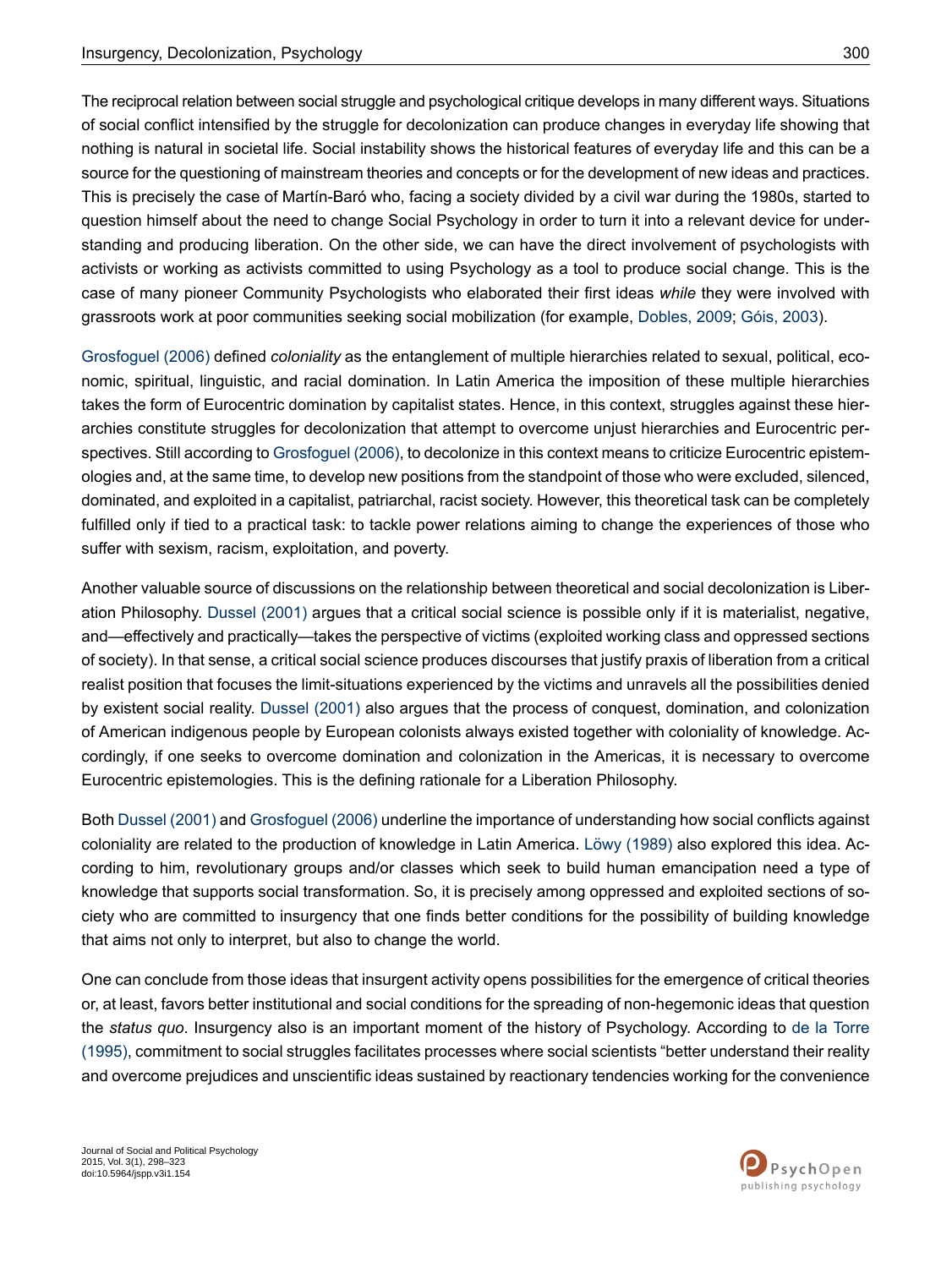of the powerful" (p. 27). As an example of this process, de la Torre [\(1995\)](#page-21-2) quotes the ideas and practices of José Martí. While fighting for national independence, Martí used European ideas to criticize common prejudices.

In the same way, [Parker](#page-24-1) (2007) indicates that some of major reformulations in Psychology were produced within very specific social contexts: social revolutions.

Revolution shakes up the categories that we use to make sense of experience; it shows how artificial but compelling is the separation between the 'individual' and the 'social' under capitalism, and the activity of changing while interpreting the world reveals that our individuality is social through and through ([Parker,](#page-24-1) [2007](#page-24-1), p. 147).

In other words, this paper discusses the idea that theoretical decolonization is impossible without social decolonization (or "socialization of power"). Insurgent activities and critical commitment can accelerate decolonization of psychological science. This paper will explore this idea through an analysis of the historical development of Cuban Psychology.

# **Latin America as Dependent Periphery**

Latin America appeared in history as a product of domination, conquest, subjugation, and exploitation. The process of European conquest and occultation of the Other—that is, the Indigenous Peoples who lived in what is called America—accordingly constitutes the birth of Modernity [\(Dussel,](#page-21-3) 1992). European Modernity organized a world consisting of a civilized "Center" (Europe) hierarchically separated from subaltern "Peripheries" that it created by violent conquest in name of Civilization. "America" was the first "periphery" that Modern Europe created, and it came to existence through conquest (i.e., a military, practical, and violent process of negating the Other) and colonization (i.e., a praxis of sexual, pedagogical, political, cultural, and economic domination). In this sense, Latin America was constituted as "a syncretic and hybrid culture, a colonial State, a peripheral and dependent capitalist from its beginning, since the origins of Modernity" ([Dussel,](#page-21-3) 1992, p. 50).

In another way, [Fernandes](#page-21-4) (1975) raises the idea of Latin American history as a history of dependence, where multiple forms of external domination are the main feature. The author describes four patterns of external domination. First, external domination developed through *direct colonialism* implemented by Portuguese and Spanish colonial power structures that aimed to assure intense exploitation by colonizers. After struggles for independence in the colonies, a second pattern of indirect domination or *neocolonialism* converted Latin American countries into sources of primary products extracted through mechanisms of hyper-exploitation (especially of black and Indigenous people). This process assured the primitive accumulation of capital necessary to the Industrial Revolution. In the third pattern of *dependent capitalism*, the colonizer maintained exploitation of primary resources, but encouraged industrialization and the transfer of capital to colonies, seeking the production of an economic surplus that could be transferred to the imperialist capitalist "Center." In this stage, many colonies witnessed the creation of docile "national bourgeoisies" endowed with self-interest, but always subordinated to foreign interests. The fourth pattern of *total imperialism*, closely related to military dictatorships, was marked by the deepening of dependence as huge monopolies extended control over industrial, financial, commercial, and social spheres ([Fernandes,](#page-21-4) 1975).

All these patterns produced social and economic structures founded by hyper-exploitation of labor force, massive social exclusion, and suppression of basic political rights. Nevertheless, oppression and exploitation always coex-

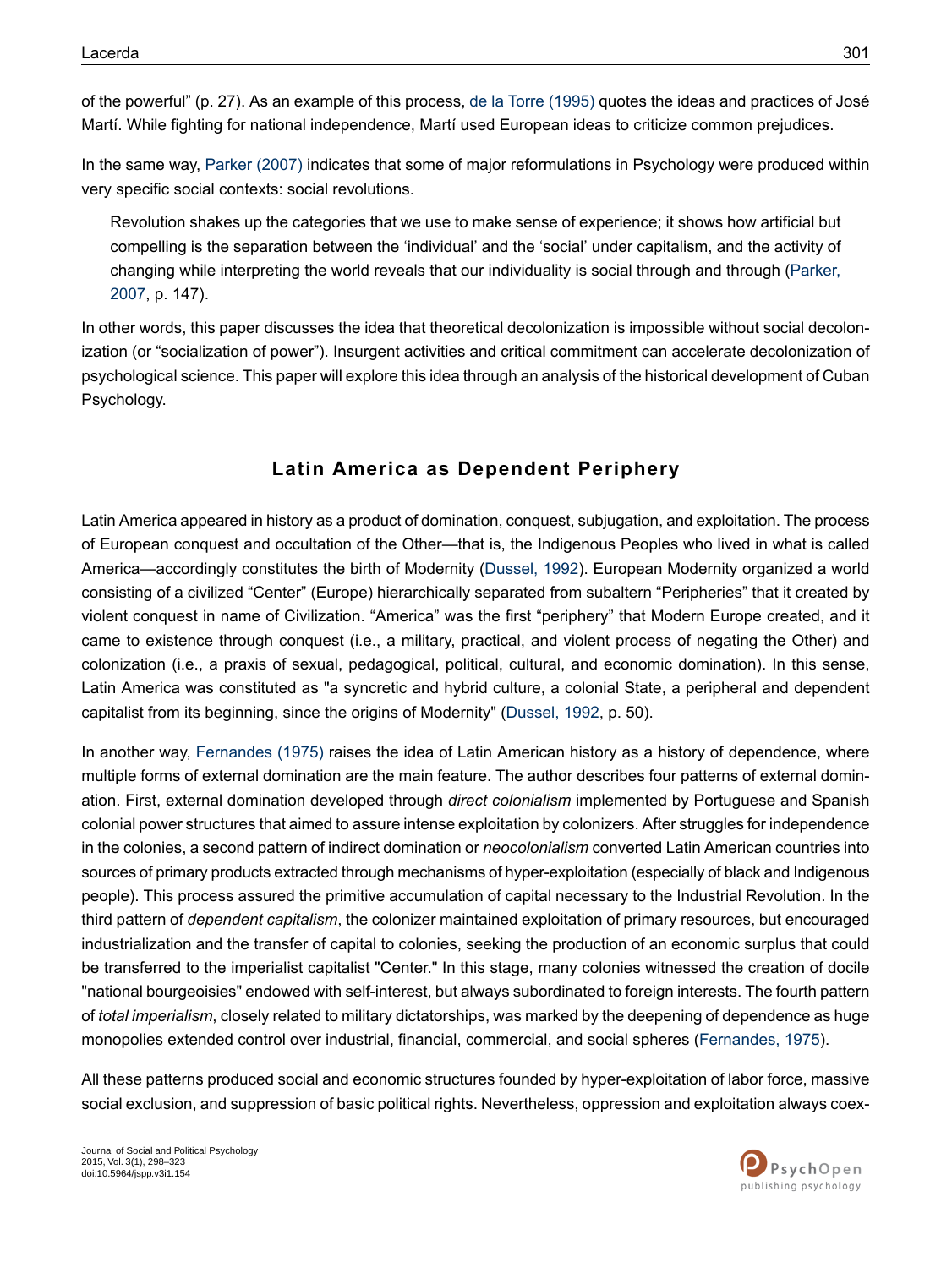isted with opposition and revolt in the continent. One special example of insurgency against external domination was the Cuban Revolution.

# **The Cuban Revolution**

Between the 1950s and 1980s, military dictatorships supported by North-American imperialism spread throughout Latin America. At the same time, a shocking event against external domination took place: the revolution of 1959 in Cuba. For many struggling against oppression and domination, this event was a practical example that even poor and underdeveloped countries could challenge imperialism and seek social liberation beyond dependency and social inequalities.

The roots of the 1959 revolution can be traced to the very beginning of colonialism in Cuba. The island was a military and commercial center for the Spanish Crown. National liberation in Cuba took place later than elsewhere in Central America, and it was quickly followed by North-American domination. The Second War for Independence at the end of 19<sup>th</sup> century resulted in the end of the system of direct domination by Spain, which was replaced by the system of indirect domination by the USA through such measures as the Platt Amendment, the creation of U.S. military facilities in Cuban territory, and the creation of many privileges for North-American entrepreneurs [\(Fernandes,](#page-21-5) 2012).

External domination led by the U.S. became more intense after the modernization of sugar production and exportation. North-American owners controlled not only farms, but also strategic sections of Cuban economy. Before the revolution of 1959, U.S. capitalists owned 90% of electric and telephonic services; 50% of general public services; and 40% of sugar production [\(Fernandes,](#page-21-5) 2012; [Sader,](#page-24-2) 2001; [Taaffe,](#page-24-3) 2000). In this context, two dominant social strata emerged: a weak but nationalist section that was jeopardized by North-American imperialism, and an oligarchy that felt that Cuban annexation to the U.S. would favor its economic interests and ties ([Fernandes,](#page-21-5) [2012](#page-21-5)). However, the more important sector for social struggles against imperialism in Cuba was the role played by (1) a young working class that acted through strikes and independent organizations guided by socialist and anarchist theories, and (2) the nationalist layers of the middle class, especially intellectuals and students guided by humanist standpoints ([Alonso,](#page-20-0) 1998; [Fernandes,](#page-21-5) 2012; [Sader,](#page-24-2) 2001).

In fact, it was the middle class layers that gave a radical feature to nationalism as expressed in the constitution of the 26th of July Movement (*Movimiento 26 de Julio,* M-26-7), which was an initial statement for patriotic, humanistic, and democratic aspirations. After the victory of the Rebel Army, M-26-7 sought to implement a program of democratic and anti-imperialist reforms in order to assure political and economic independence. It was the reaction of local oligarchies and U.S. imperialism that pressured M-26-7 to take more radical actions in order to transform Cuban society. These more radical measures included radical agrarian reform, nationalization of foreign and domestic industry, state monopoly of foreign trade and economy, and, finally, the adoption of planned economy [\(Alonso,](#page-20-0) 1998; [Fernandes,](#page-21-5) 2012; [Sader,](#page-24-2) 2001; [Yaffe,](#page-25-0) 2009).

The Cuban Revolution was a process where insurgent struggles for national liberation—which successfully created a parallel social order in geographic regions liberated by the Rebel Army—subsequently encountered difficulties when guerrillas in power attempted to tackle the same challenges that many post-capitalist experiences of the twentieth century faced: to seek a socialist transition in a backward and underdeveloped country.

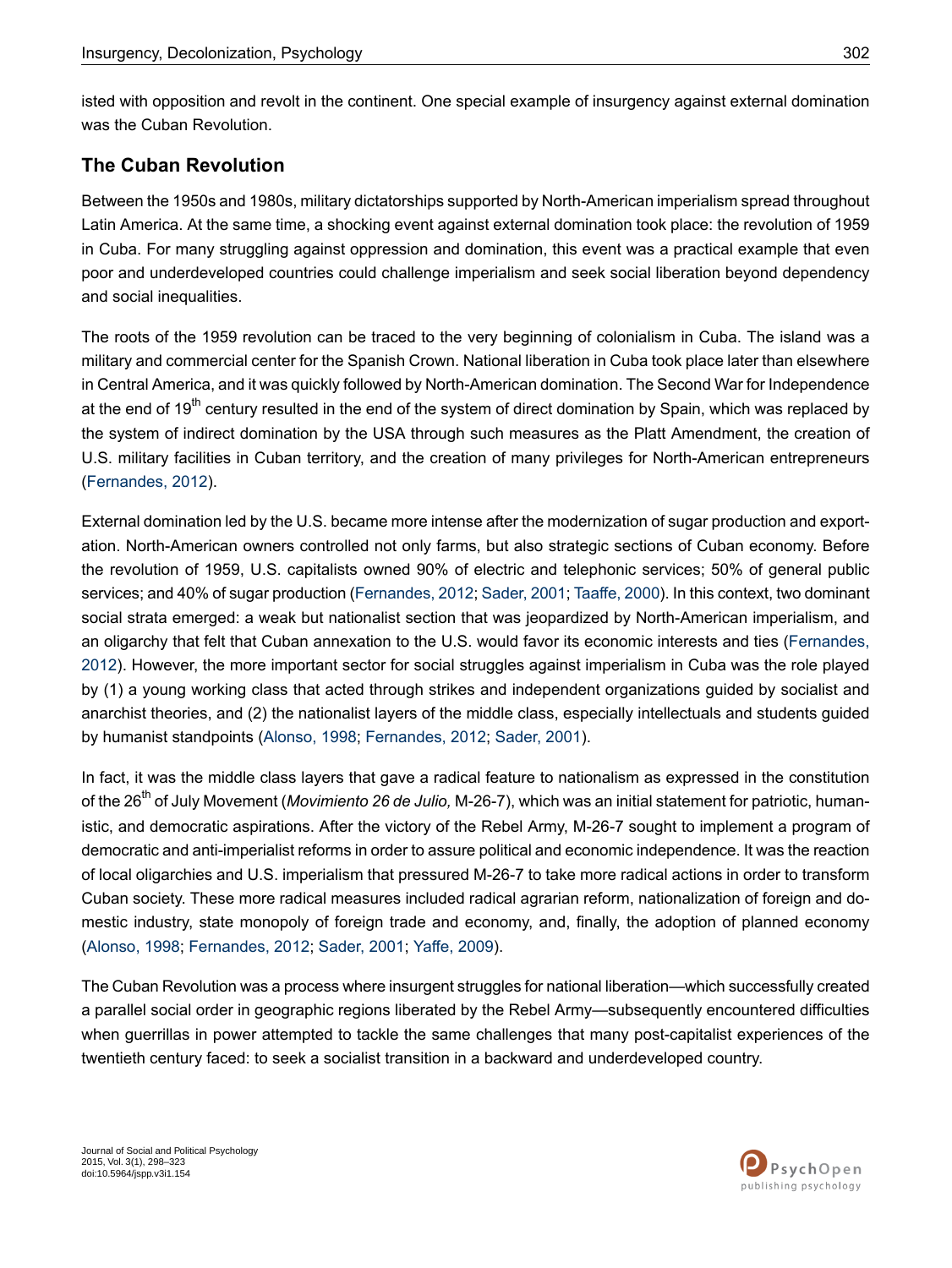In order to tackle the challenge, Cuban revolutionaries tried to increase productivity while fighting for economic survival and reduction of social inequalities. The revolutionary government aimed to dismantle preceding social institutions and to transform the economy in order to create the material and ideological conditions to reach socialism [\(Fernandes,](#page-21-5) 2012; [Yaffe,](#page-25-0) 2009).

Throughout this contradictory and complex economic history, a constant theme has been the existence of economic plans that prioritize social needs [\(Fernandes,](#page-21-5) 2012; [Taaffe,](#page-24-3) 2000; [Yaffe,](#page-25-0) 2009). In the field of education, illiteracy was eliminated in 1961, and more than 70 universities were created between 1959 and 1989 ([Chávez,](#page-21-6) [2011;](#page-21-6) [Guadarrama,](#page-23-4) 2005). In the field of health policies, the creation of a free, universal, and public health system (in tandem with other economic measures) contributed to the reduction of the infant mortality rate by 50% by the early 1970s, the eradication of diphtheria in 1971, and the eradication of tetanus among newborns in 1973. Between the end of the 1990s and early twenty-f[i](#page-19-0)rst century—and even during the Special Period<sup>i</sup>—Cuba maintained a health system that ensured the presence of a health care team in every community of the country (Knapp, 2005).

These accomplishments took place in a very poor country that still faces many economic difficulties aggravated by economic blockade imposed by the U.S. One can attribute these accomplishments to the virtues of the social system created after the revolution, the huge sacrifices made by people, and also to political and economic support from the so-called "Soviet Bloc" ([Fernandes,](#page-21-5) 2012; [Sader,](#page-24-2) 2001; [Taaffe,](#page-24-3) 2000).

Agreements with the Soviet Bloc began in the 1960s, became more important during the 1970s, and ended with the fall of the USSR. At the time of the fall, the USSR was responsible for 85% of Cuban foreign trade actions; consequently, it was no surprise that a serious economic crisis appeared when the "socialist" projects of the 20<sup>th</sup> century ended. This crisis manifested itself in the scarcity of consumer goods and emerging difficulties to satisfy basic needs [\(Almendra,](#page-20-1) 1998; [Yaffe,](#page-25-0) 2009).

The Cuban Revolution changed ideological struggles. [Fernandes](#page-21-5) (2012) states that a radical ideological discourse emerged with the revolution and played two functions: (1) to mobilize Cuban people to support the revolution in order to defend the country against imperialist aggressions and to accomplish important sacrifices in order to satisfy social needs; and (2) to identify Cuba as one of the socialist revolutions that took place in 20<sup>th</sup> century and thereby to articulate Cuba with the historical process that began with the Russian Revolution and produced the Soviet Bloc.

The ideas of the *new human*, *work as a social duty*, and *socialist consciousness* are basic elements that were present in this radical discourse from the beginning of Cuban Revolution. The profound relation between Soviet Bloc and Cuba also was reflected in the ideological field. After becoming a member of the Council for Mutual Economic Assistance (CMEA) led by the USSR, Cuba reproduced many aspects of the social-political structure that existed in the Soviet Bloc, started to give uncritical support to USSR actions (such as the invasion of Prague in 1968), and even started to persecute criticism of the Soviet Union.<sup>"</sup>

Especially during the 1970s, this ideological influence resulted in the diffusion of conservative ideologies of Soviet societies. For example, authorities defined family as a space of prevention against behavioral "deviations" of youth and defined homosexuality as moral degeneration to be fought ([Miskulin,](#page-23-6) 2009). After the first years of the revolution—a period of intense cultural, artistic, and scientific activities and debates—there emerged in the field of culture during the 1970s a period of subjugation of art, science, and culture to Stalinist dogmas such as "socialist realism" or "Marxism-Leninism" [\(Martínez](#page-23-7) Heredia, 1995; [Miskulin,](#page-23-6) 2009). These ideological doctrines did not necessarily

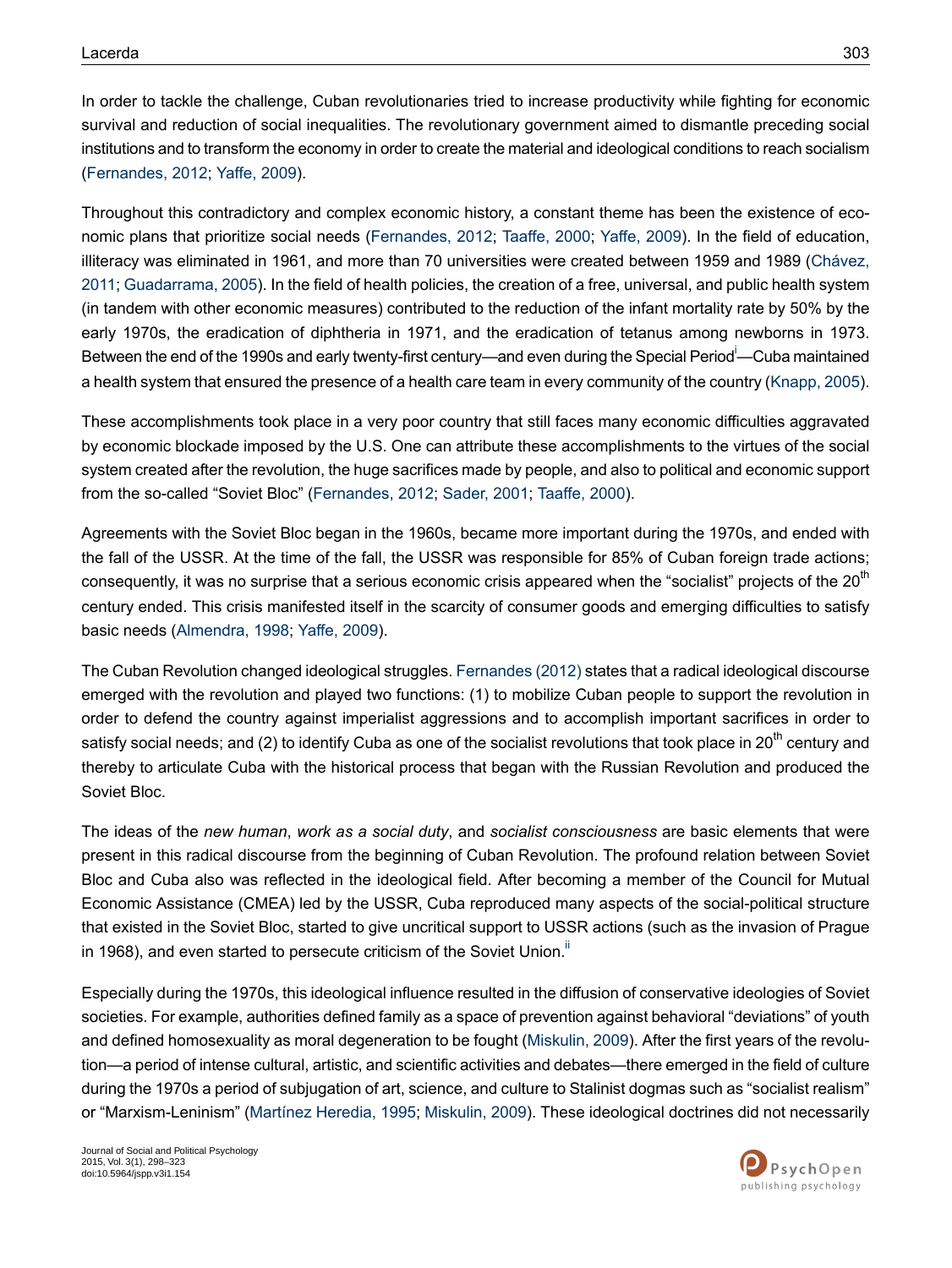entail the critical study of society or human praxis, but instead applied the Marxist brand to legitimate any policy developed by the Communist Party.

For instance, [Miskulin](#page-23-6) (2009) studied how Stalinism in Cuba broke the period of great flow in Cuban literature that followed the events of 1959. During the first years of the Cuban Revolution there was a boom of editorial houses and publication of writings from marginalized communities. In subsequent years, the political influences of Soviet Union during the 1970s constrained the space for free and independent art and resulted in the persecution of cultural pieces of black and LGBT people.

Miskulin (2009) also studied every edition of the cultural magazine of the Communist Youth Union that was published between 1961 and 1975. After the study, she concluded that it was possible to identify two definitions of the "committed intellectual" in the magazine: (a) the intellectual as a subject who has a critical commitment to the Revolution (i.e., she/he can work as a "critical consciousness of the Revolution" and dedicates her/his energies to practical transformation of reality) and (b) the intellectual as a subject that stands together with the State and the Party. The first understanding was dominant between 1961 and 1968, while the second became stronger during the 1970s.

A parallel process took place in the field of Human and Social Sciences. After the 1970s, the ideological reproduction of the USSR regarded every deviation of official ideology (Marxism-Leninism) as divisionism or counter-revolution [\(Martínez](#page-23-7) Heredia, 1995). Only during the Period of Rectification was there space for critical evaluation and renewal of cultural conceptions. After the end of the USSR, the critical evaluation related to the negative influences of the Soviet Union became stronger (de la [Torre,](#page-21-7) 2009; [Martínez](#page-23-7) Heredia, 1995).

The Cuban Revolution was one of the most important events of Latin American history in the last century. It strengthened anti-capitalist and anti-imperialist struggles in the continent, changed the tactics of social struggles, and opened space for new possibilities in art, science, and culture. However, the combination of such complex social processes as isolation, the need to organize the economy in order to satisfy basic needs, the defeat of other insurgent struggles in Latin America, and imperialist aggressions limited the revolutionary project in Cuba. These limits were both overcome and intensified after Cuba became a member of CMEA and received more direct support from the Soviet Bloc. On the one hand, this support made possible the survival and legacy of the 1959 Revolution. On the other hand, the Soviet Bloc limited the critical potential of social revolution by imposing the reproduction of dogmatic and bureaucratic ideas and practices of domination. As a result, both the Cuban Revolution and the associated process of social decolonization were incomplete.

### **Cuban Psychology**

Before 1959, Psychology in Cuba was just a subject in courses of Pedagogy, Philosophy, Psychiatry, and Publicity. The few psychologists working were trained in the USA, Europe, or Mexico, and generally reproduced the main theoretical trends of U.S. Psychology. Adaptation, application, and trading of psychological tests was one of the dominant professional practices. Psychologists rarely had contact with each other and their practices never focused on the social needs of poor Cuban communities [\(Bernal,](#page-20-2) 1985; [Calviño,](#page-20-3) 1987; Casaña, [Fuentes,](#page-21-8) Sorín, & Ojalvo, [1984](#page-21-8); [González](#page-22-1) Rey, 1995a; Ortíz et al., [1992;](#page-24-4) [Rodríguez,](#page-24-5) 1990).

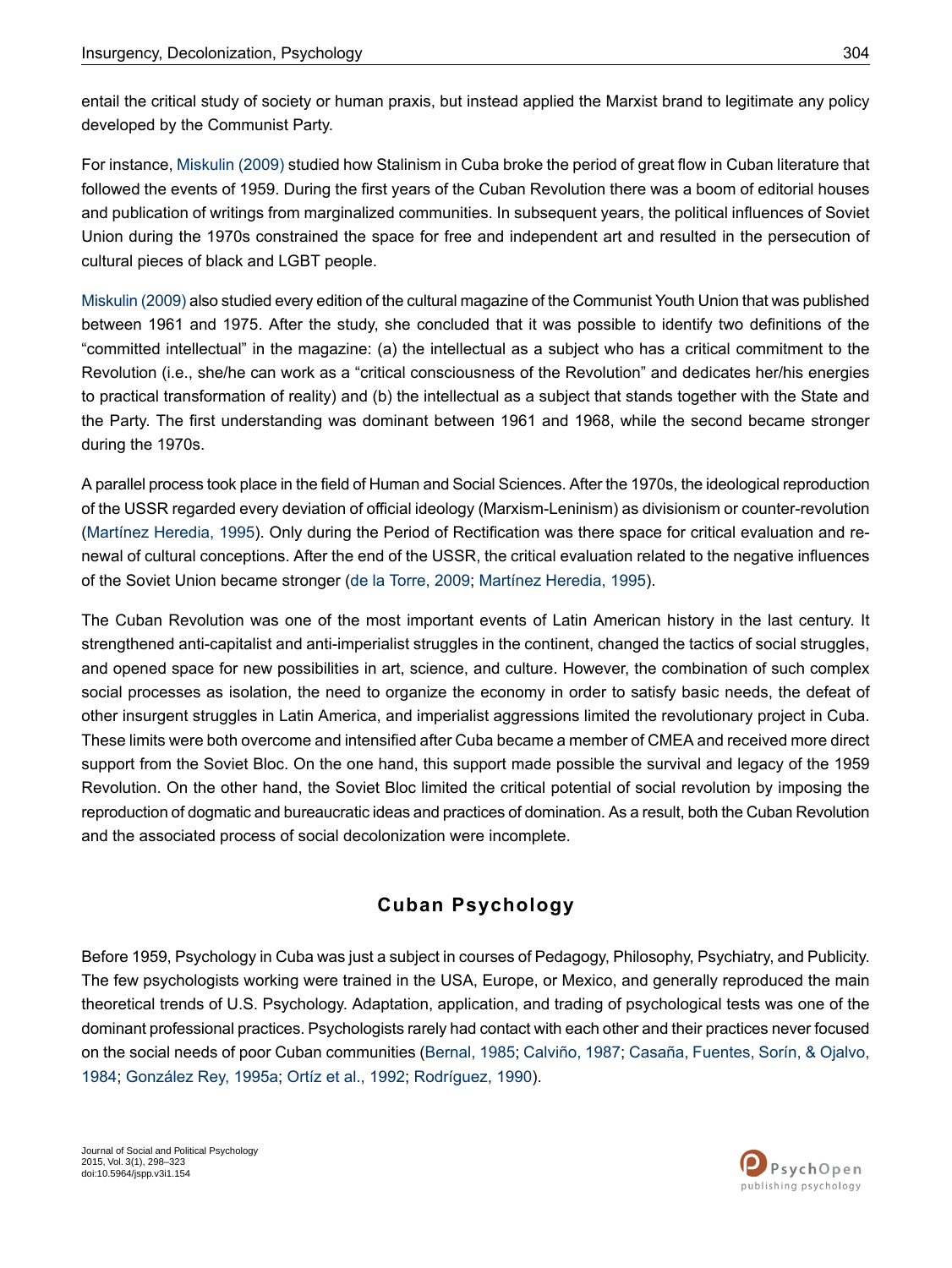The Cuban Revolution changed everything. The exodus of technicians and professionals that took place after the revolution ([Yaffe,](#page-25-0) 2009) included many of the psychologists who worked in Cuba ([Bernal,](#page-20-2) 1985; de la [Torre,](#page-21-2) 1995). In the vacuum created by this exodus, authorities launched two pioneer training undergraduate courses in Psychology: one at *Universidad de Las Villas* in 1961 and another at *Universidad de La Habana* in 1962 ([Bernal,](#page-20-2) [1985](#page-20-2); [Calviño,](#page-20-3) 1987).

The Cuban Revolution is identified as the most important determinant in every text focusing on the history of Cuban Psychology. In general, the texts agree that revolution propelled (1) a strong sense of commitment to social needs inside Psychology and (2) interest in the study of Marxism as a theoretical foundation for Psychology [\(Corral,](#page-21-9) 2011; de la [Torre,](#page-21-2) 1995, [2009;](#page-21-7) [González](#page-22-1) Rey, 1995a; [González](#page-22-2) Rey & Mitjáns Martínez, 2003; [Knapp,](#page-23-5) [2005](#page-23-5); Ortíz, [Quesada,](#page-24-6) Pérez Brito, & Vázquez, 1993; [Rodríguez,](#page-24-5) 1990; [Solé,](#page-24-7) 2007).

Corral [\(2011\)](#page-21-9) analyzed the history of Cuban Psychology and discussed the importance of the revolution in terms of both external and internal factors. External factors included (a) a social-political context marked by the existence of a socialist political project that demanded clear commitment of Psychology with social revolution; (b) cultural changes that resulted in the reclamation of national identity and culture; and (c) predominance of interdisciplinary relations, especially in the fields of health and education, which strengthened Psychology as a recognized relevant profession. Internal factors included (a) an understanding of Psychology as a public and collective service with a requirement for efficiency; (b) existence of institutions that fostered knowledge dissemination, publication of journals and books, and organization of scientific societies and meetings; and (c) an increase in the quantity and quality of psychological professionals through the creation of many institutions dedicated to psychological training.

These factors made it possible for Cuban Psychology to develop specific features, including greater attention to social needs; status as a state profession that is offered only in public spaces and free of charges (without space for market practices); hegemony of Marxist theories; and political clarity about the social role of Psychology [\(de](#page-21-7) la [Torre,](#page-21-7) 2009; [Solé,](#page-24-7) 2007).

De la Torre [\(2009\)](#page-21-7) divided the history of Cuban Psychology into five important stages. The first stage was the institutionalization of Psychology that began in the 1960s with the creation of first courses of Psychology. At the time, the main tasks were practical: to serve the revolution, to develop studies of communities against illiteracy, and to work with healthissues. At the same time, Guevara created a Psychology Section at the Ministry of Industries (MININD) and fostered the application of Psychology in the field of labor.

The second stage was dependence during the 1970s. After Cuba became a member of CMEA, many psychologists went to the USSR and started to study and work with Soviet Psychology. Sometimes this process resulted in the reproduction of sectarian debates of Soviet Psychology and a unilateral rejection of "bourgeois Psychology" without a critical evaluation of it. Health Psychology began to consolidate as a scientific and professional field with relative autonomy from Soviet Psychology, due to professional organization.

The third stage was elaboration of autonomous identity during the 1980s. During the Period of Rectification, Cuban psychologists started to criticize the reproduction of external debates and started to propose original studies related to the role of individual in society. Cuban psychologists opened a dialogue with critical psychologists and psychoanalysts from Latin America through organization of important national and international conferences.

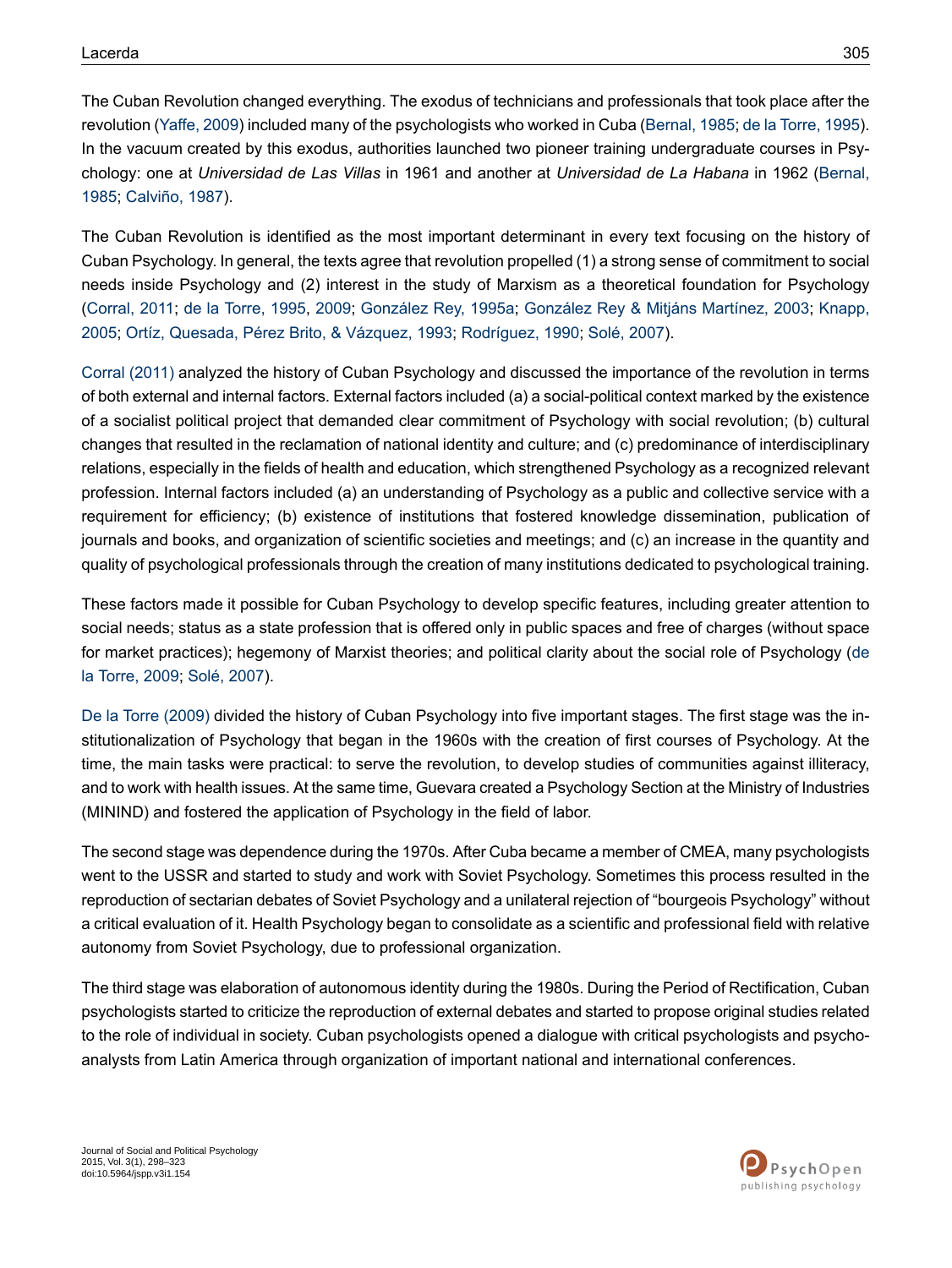The fourth stage was crisis and the emergence of everyday life as a subject during the 1990s. Within the Special Period, Psychology suffered along with others in the economic crisis that produced reduction of wages, worsening of working conditions, and appearance of new social problems. Discussions related to everyday life and subjectivity became more important. Many psychologists abandoned either Cuba or Psychology (and started to work with more profitable activities, such as Tourism).

The fifth stage was the ongoing complex social situation during the first years of the 21<sup>st</sup> century. Professional activities started to focus especially in the fields of health, education, counseling, therapy, publicity, and activities with women. Studies on poverty, corruption, sexual exploitation, values, and other issues started to grow. With the liberalization of the economy, some fields of Psychology related to the private sector also started to grow, such as Organizational Psychology.

It is possible to develop many critical analyses of this complex history. Here, I will focus on four issues that can highlight the complex articulation between social decolonization and theoretical decolonization, especially in a country with a history marked by contradictions, advances, and setbacks.

## **Patriotism, National Identity, and a New History of Cuban Psychology**

Social insurgency made it possible for revolutionaries to come to power in 1959, but the aftermath of the revolution was defined by huge efforts trying to build conditions that would complete a socialist transition. In a context of political and economic isolation, the revolutionary government focused on endogenous resources and the development of a patriotic ideology that could mobilize the people to defend the country against imperialism [\(Fernandes,](#page-21-5) [2012](#page-21-5); [Guevara,](#page-23-8) 1971; [Yaffe,](#page-25-0) 2009).

One way that Cuban Revolution attempted to empower Cuban people against difficulties was to reconstruct national culture and identity. In fact, studies of identity showed that this reappraisal was successful in changing the subjectivity of Cuban people ([Corral,](#page-21-9) 2011; de la [Torre,](#page-21-10) 1997). The reappraisal of national culture had a double impact on Cuban Psychology. It changed how Cuban psychologists understood the history of psychological science on the island, and it changed the subjective representations that Cubans had about themselves. Studies in the field of History of Psychology and empirical studies about national identity document this double impact.

Many empirical studies on how Cubans described themselves documented the experience of empowerment and patriotic feelings (de la [Torre,](#page-21-2) 1995, [1997](#page-21-10); Díaz [Bravo,](#page-21-11) 1993; [Sorín,](#page-24-8) 1987). The first study of national identity in Cuban Psychology was developed by [Bustamante](#page-20-4) (1960), who, just a few months after the Revolution of 1959, published a book that described the traits of Cuban people and the impact of revolutionary events. According to the author, feelings of insecurity and inferiority governed "Cuban basic personality" before the revolution. After the revolution, one could identify a radical change in the basic personality suggesting the emergence of a "New Cuban:" "The insecurity and feelings of inferiority that were conducive to exaggerated humor, criticism, and narcissism were replaced by insuperable faith in the future destinies of homeland" [\(Bustamante,](#page-20-4) 1960, pp. 100-101).

After this pioneering study, many empirical investigations of the identity of Cuban people followed.<sup>[iii](#page-20-5)</sup> Studies during the 1980s using questionnaires, tests, action research or hermeneutical analysis of dreams or cultural products indicated the existence of a national identity that was qualitatively different from other countries in Latin America. While national identity in major sections of Latin American settings was associated with feelings of inferiority, investigations of national identity among Cubans highlighted national pride or descriptions underlining happiness,

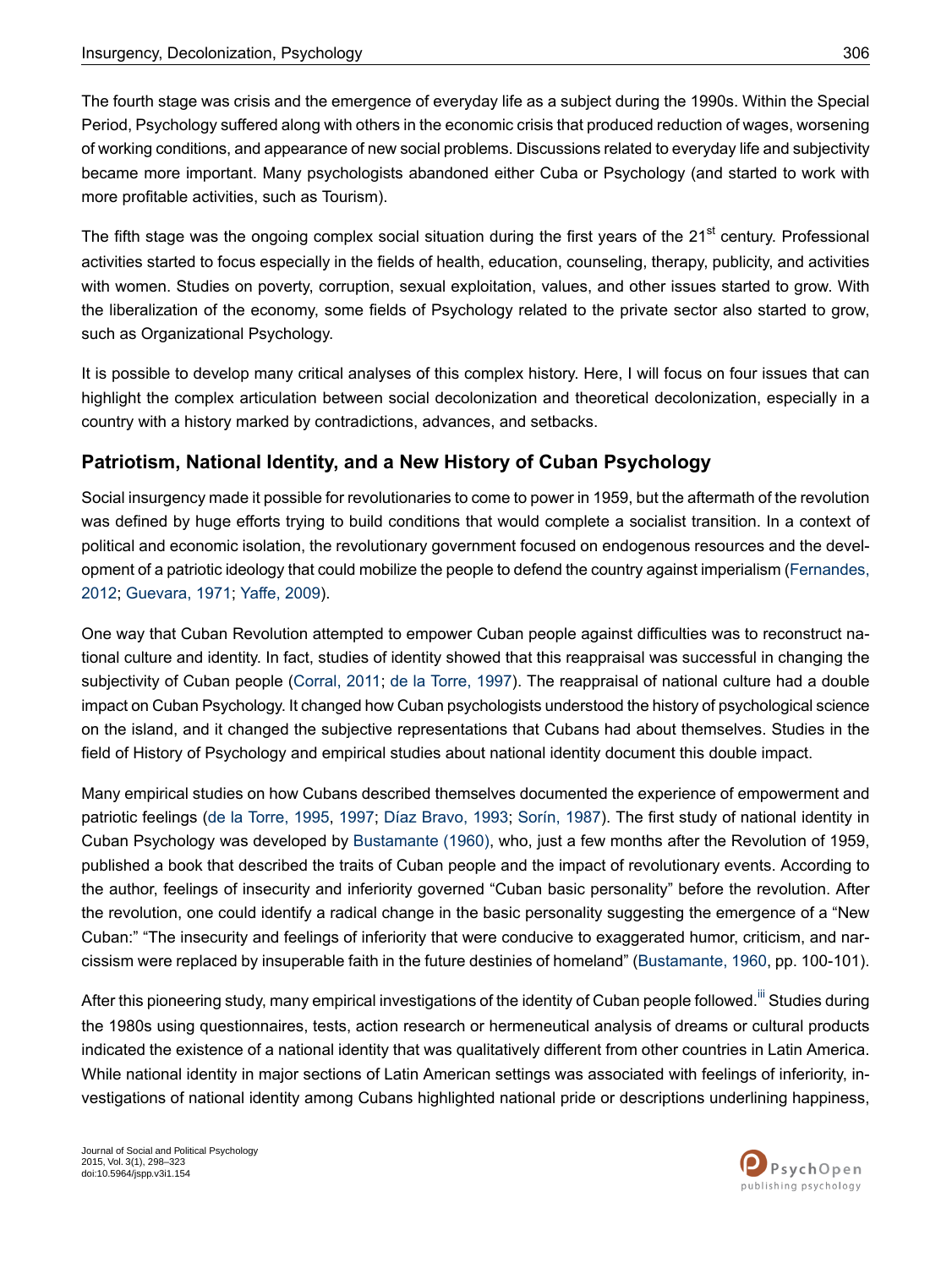confidence, solidary, and cooperation (de la [Torre,](#page-21-10) 1997; Díaz [Bravo,](#page-21-11) 1993; [Sorín,](#page-24-8) 1987). These features endured until the beginning of Special Period, when the growing economic and social issues reduced the feeling of national pride (de la [Torre,](#page-21-10) 1997, [2009](#page-21-7)).

Cuban patriotism was also reflected in the way that writers discussed the history of Cuban Psychology. First of all, investigations about the History of Psychology raised severe criticism of the narratives present in classical textbooks of Psychology. [Calviño](#page-21-12) and de la Torre (1986), for example, identified important flaws in the historiographical approaches of mainstream Psychology textbooks. These include: (a) an arbitrary fragmentation of history; (b) a lack of understanding of the dialectical relationship between "external" and "internal" in the history of sciences; and (c) ideological one-sidedness whereby textbooks reinforced mainstream approaches and ignored Marxist trends or the type of Psychology produced by the Soviet Bloc.

Beyond the criticism of traditional textbooks, Cuban discussions of the History of Psychology produced new narratives that emphasized and reappraised indigenous contributions to the history of psychological ideas. It is possible to find studies identifying psychological ideas of Cuban intellectuals (José Agustín Caballero, Félix Varela, José de la Luz y Caballero, José Martí, and others) who took part in the movements of independence. These studies usually show how psychological ideas produced in other countries were critically assimilated by Cuban intellectuals who, in an original and eclectic fashion, discussed such subjects as human psyche, processes of knowing, the relationship between biology and psychological phenomena, and the psychological groundings of education, mental health, and Folk Psychology ([Bernal,](#page-20-2) 1985; de la [Torre,](#page-21-2) 1995; [Guevara,](#page-23-9) 1984; Ortíz, [Aguilera,](#page-24-4) Franco, & [Torres,](#page-24-4) 1992).

[González](#page-23-10) Serra (1994, [2003a,](#page-23-11) [2003b](#page-23-12)), for example, argued that the writings of José Martí could be an important source of renewal for Marxism and Psychology in Cuba. For [González](#page-23-11) Serra (2003a) there are many similarities between the ideas of Vygotsky and Martí, because both underlined the social and historical nature of the individual and the unity between individual and social, external and internal, nature and nurture, and emotion and cognition. [González](#page-23-10) Serra (1994, [2003b,](#page-23-12) [2003c](#page-23-13)) also argues that Martí is important to critically overcome Marxist theses developed inside Soviet Marxism. That is, the work of Martí might provide a foundation to criticize the shallow objectivism of Marxism-Leninism, since his writings express the centrality of subjectivity and moral education to create a new, self-determined, and creative human being ([González](#page-23-10) Serra, 1994, [2003b](#page-23-12), [2003c](#page-23-13)).

Historical studies in Cuba also identify the role of the psychologists who remained in Cuba after the revolution. The role and contributions of Alfonso Bernal del Riesgo, Aníbal Rodríguez, Gustavo Torroella, José Angel Bustamante, Juan José Guevara and others in the first institutions, investigations, studies, and practices are evident in many discussions (Bernal & [Bernal,](#page-20-6) 2013; [Casaña](#page-21-8) et al., 1984; de la [Torre,](#page-21-7) 2009; [García,](#page-22-3) 2013; [Rodríguez,](#page-24-5) 1990).

In summary, patriotism changed both subjective experiences and studies developed by psychologists. On the one hand, investigations focusing on identity demonstrated a rupture in Cuba from feelings of inferiority to national pride. On the other hand, patriotism fostered the writing of new and alternative historical narratives about Psychology in Cuba. Instead of books showing how Psychology started with a laboratory founded by Wundt, writers described how Cuban intellectuals developed psychological ideas.

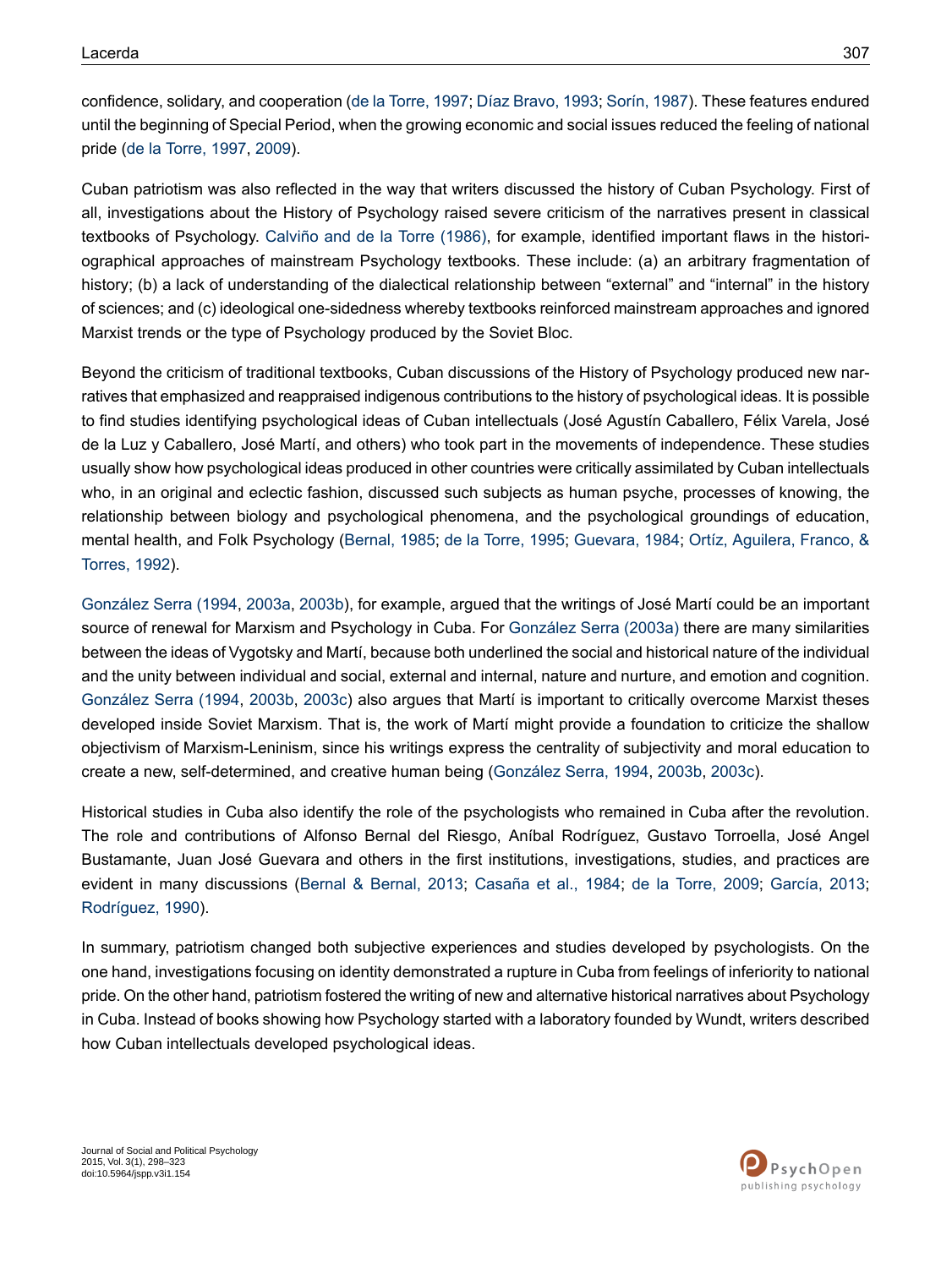## **Building a Useful Psychology for a Socialist Experience**

After the Cuban Revolution, the task of giving professional answers to social issues became one of the most important topics in Cuban Psychology. In every field (training, research, and professional practice) debates about the social relevance of Psychology appeared (de la [Torre,](#page-21-2) 1995, [2009](#page-21-7); [González](#page-22-2) Rey & Mitjáns Martínez, 2003; [Rodríguez,](#page-24-5) 1990; [Solé,](#page-24-7) 2007). This concern with social relevance to the revolution was present since the beginning of the first Psychology course: "We did not create a Faculty of Psychology just to have psychologists, but a Faculty of Psychology to have professionals who are capable of solving and giving answers to the problems of conducting a new society" [\(Calviño,](#page-20-3) 1987, p. 63).

Students from the first courses of Psychology had to take part in social policies developed by the post-revolutionary government including activities in rural communities, school inaugurations, centers of sugar production, and the National Health System (de la [Torre,](#page-21-7) 2009; [Rodríguez,](#page-24-5) 1990). After institutionalization, psychologists were present in multiple fields working with a wide range of issues:

Psychologists work with health and disease, with disabilities, with children, adolescents, with law transgression, with elders, with cancer patients, with paraplegic, asthma, heart disease, Down syndrome, drugs addiction, and sexual workers (Solé, [2007,](#page-24-7) p. 374).

One can easily identify many studies that discuss the social commitment of Cuban Psychology. I discuss here three somewhat arbitrary examples to indicate how the concern with social relevance appeared in Cuban Psychology.

### **Studies of Cuban Reality**

The first example of social relevance in Cuban Psychology is empirical studies by Cuban psychologists about Cuban social reality. From the beginning, this kind of study was a primary concern for the revolutionary government as it tried to combine heterogeneous scientific studies of Cuban society in order to have reliable grounds for political and economic plans [\(Yaffe,](#page-25-0) 2009). In partnership with other disciplines, Psychology coordinated studies on multiple subjects. These included studies on public opinion and political life in Cuba (e.g., political support for the revolution, political participation of different social groups, social representations of leading public politicians, and reactions of different social groups to policies). These also included studies with large population samples in different communities exploring multiple demographic dimensions (e.g., housing conditions, education, physical and mental health) or attitudes related to such issues as the social role of women, religious practices, voluntary labor, and leisure time ([Rodríguez,](#page-24-5) 1990). According to Casaña and [colleagues](#page-21-8) (1984), the first community studies in Cuba were conducted at the request of the Cuban government and ruling party. Between 1964 and 1968, psychologists conducted empirical studies in nine sugar mills, seven rural communities and four cities. These studies resulted in reports that presented recommendations to the State and to the party. Tovar [\(1993\)](#page-24-9) identified this kind of investigation as the beginning of Community Psychology in Cuba.

De la Torre [\(2009\)](#page-21-7) states that the concern with Cuban society after the beginning of the Special Period appeared as a concern with "everyday life." In fact, Sorín [\(2006,](#page-24-10) p. 80) defines the study of everyday life as "objective, scientific and committed analysis of social reality." To study everyday life means, at the same time, to study social relations that regulate the daily life of individuals and to criticize contradictions in the execution of revolutionary aspirations and treatment of basic social needs.

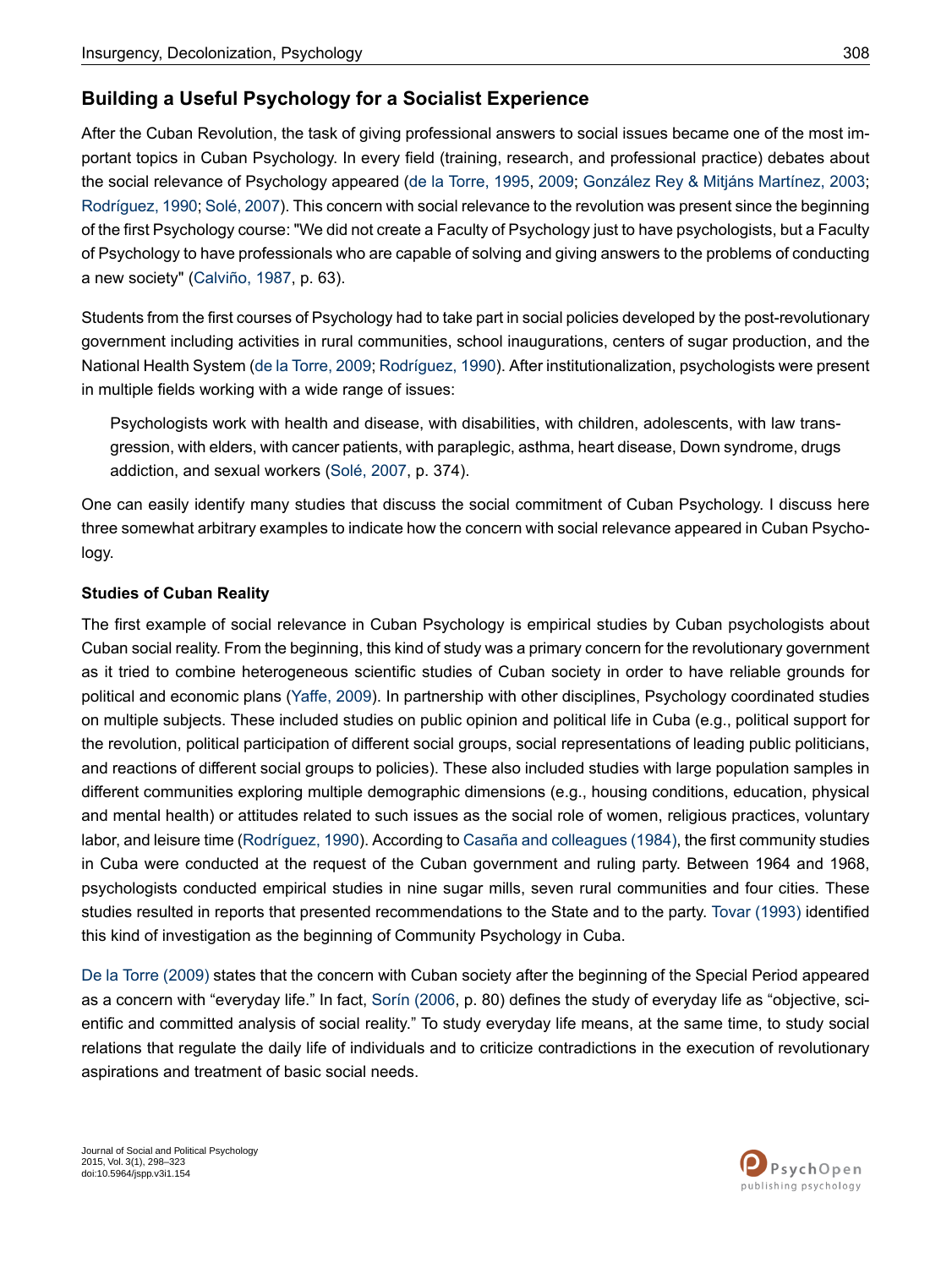Martín, Perera, and Díaz (2006) use the definition proposed by Sorín (2006) to analyze social issues that emerged during the Special Period, including scarcity of consumer goods, medicines, and electricity; concessions to the laws of market and to foreign capital; reduction of public jobs; increase in the tax of illegal emigration; and social problems related to tourism. According to the authors, the study of everyday life reveals how these social issues are a product of individual and social processes of Cuba. Martín and [colleagues](#page-23-14) (2006) also identified some of the most important tendencies in contemporary Cuban everyday life. These included processes of deprofessionalization (i.e., workers abandoning their field of expertise to seek better opportunities in areas such as tourism and private entrepreneurship); strengthening conceptions that assign responsibility for satisfying basic needs to the family, and the presence of subjective experiences of insecurity and uncertainty (together with behaviors of flexibility, evasion, paralysis, immobility, or transgression).

#### **Labor, Industry, and Organizations**

A second example of social relevance in Cuban Psychology refers to the psychological practices in the field of labor. During his first days at the leadership of MININD, Ernesto "Che" Guevara created a Psychology Section responsible for providing evaluation and counseling services for young workers and cadres; enhancing personnel selection; using performance evaluation techniques (e.g., to assess stress tolerance, work motivation, imagination, and creativity of candidates for administrative positions); planning psychological research and interventions to gain a science-based understanding of the labor force and thereby to increase productivity; improving human relations between cadres and managers with workers; assessing mental states in order to prevent production sabotage or damage; and for improving working conditions, enhancing workers' efficiency, and for elevating workers' self-esteem (de la [Torre,](#page-21-2) 1995; [Rodríguez,](#page-24-5) 1990; [Yaffe,](#page-25-0) 2009).

The topic of productivity was a central concern of all economic policies in Cuba ([Yaffe,](#page-25-0) 2009). Different studies point to the importance of research on productivity in small groups or on the styles of leadership influence as central themes of Cuban Social Psychology (Casaña et al., 1984; Fuentes, 2005; Rodríguez, 1990). The importance of the theme is also evident in the emergence of the field of Labor Psychology (or Labor Social Psychology). This field is similar to Industrial Psychology in its concern with the rationalization of production in order to increase productivity. However, Labor Psychology diverges from Industrial Psychology in its concern for health and personal development of workers (Prado, [Vázquez,](#page-24-11) Smith, Martínez, & Oca Días, 1984; [Smith,](#page-24-12) 2000; [Vázquez,](#page-24-13) 1989). The tasks of Labor Psychology are to improve external and internal working conditions, to promote cooperation in labor, and to enhance leadership activities (Prado et al., 1984). In order to accomplish these tasks, Labor Psychology studies subjective and objective dimensions of production, knowledge, and abilities of workers; work motivation; and wellness at work and during leisure [\(Vázquez,](#page-24-13) 1989).

The field of Labor Social Psychology also included investigations about psychological effects of voluntary labor. [Rodríguez](#page-24-5) (1990) investigated whether Cubans joined voluntary labor activities and how they perceived these activities. The author identified many changes in the attitude of those who took part in voluntary labor activities, including a "therapeutic effect" that produced wellness and positive changes in interpersonal relations, reduction in the conflicts between administrative managers and manual workers, and increased dedication to regular work.

Beginning in the 1990s, Labor Psychology began to change. Together with theoretical changes related to the end of the hegemony of Soviet Psychology, the new economic policies that opened space for private entrepreneurship also opened space for theories and practices related to mainstream Organizational Psychology (de la [Torre,](#page-21-7) [2009](#page-21-7)). These ideas and practices (e.g., organizational diagnosis, entrepreneurship, and innovation) appeared as

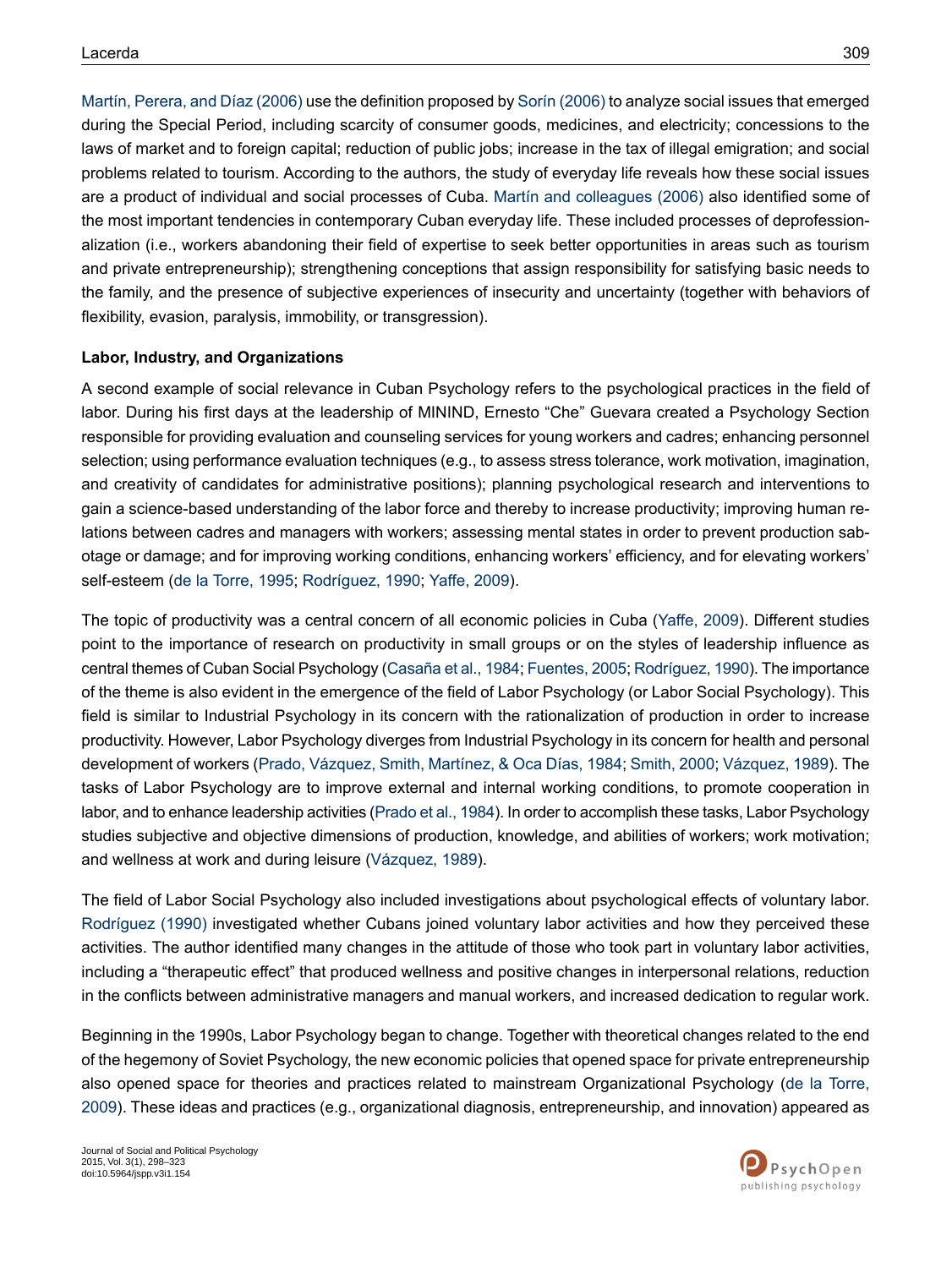important advances for Cuban Psychology ([Casales,](#page-21-13) 1999; Díaz [Pérez](#page-21-14) & Lugo, 2003; [Smith,](#page-24-12) 2000), but without any critical evaluation of how they relate to exploitation of labor. In a similar fashion, tourism became a focus for some psychologists who started to discuss how Psychology can support the activities of those who work with tourists [\(Dueñas,](#page-21-15) 2003).

#### **Contributions to the National Health System**

A third example of social relevance in Cuban Psychology is the field of Health Psychology. Since 1959, public health always was a main concern for Cuban governments. Even during the period of economic crisis, public health policies remained a priority. Psychology was a part of the Ministry of Public Health since its first days (García [Averasturi,](#page-22-5) 1981, [1986](#page-22-6); [Morales,](#page-23-15) 2011; [Pérez,](#page-24-14) 1999).

Before the Cuban Revolution, health care was a private question and the few existing institutions were philanthropic. Only after 1959 did clear public policies emerge. This started with the creation of the Ministry of Public Health, which was responsible for nationalization of private clinics, creation of polyclinics for prevention and treatment, and planning and constituting the National Health System. Another meaningful change was the introduction of community health practices in the 1980s. Multi-professional health teams started to work in the same communities where they lived, thereby providing better health services (García [Averasturi,](#page-22-5) 1981; [Knapp,](#page-23-5) 2005; [Pérez,](#page-24-14) 1999).

According to Knapp (2005), noteworthy features of the National Health System include its status as the only health system in Cuba; a conception of health as a universal human right and duty of the state; attempts to plan health services according to national reality and to provide conditions for political participation of those who use health services; a duty to offer primary, secondary, and tertiary health services focusing on specific needs of multiple social groups; a focus on the development of both preventive and curative medical activities; priority to training of health workers and development of research; and production and distribution of medicines and technical equipment.

Also in 1959, authorities created a Psychology National Team within the Ministry of Public Health, and many of the first psychologists who graduated in 1966 were employed by the National Health System. In 1969, the Cuban Society of Health Psychology was created [\(Knapp,](#page-23-5) 2005; [Pérez,](#page-24-14) 1999). The centrality of public health to Cuban government, the close connection of Health Psychology with the Ministry of Public Health, and the early professional organization of the field made it possible for Health Psychology to develop as a relatively autonomous field. In this way, Health Psychology was an exception, as it developed apart from the hegemony of Soviet Psychology that otherwise existed in Cuban Psychology (de la [Torre,](#page-21-7) 2009; [González](#page-22-1) Rey, 1995a).

In Cuba, Health Psychology was defined as a field that spans the health-disease *continuum* pursuing both promotion of health and prevention of diseases. The main features of the field include the attempt to understand health as a process, instead of a state; a focus on social determinants of health; attempts to foster teamwork, especially in public health institutions; attention to educational processes and promotion of social research; and a commitment to the working class and political participation of the people (García [Averasturi,](#page-22-5) 1981, [1986;](#page-22-6) [Knapp,](#page-23-5) 2005; [Morales,](#page-23-15) [2011\)](#page-23-15).

Health Psychology developed in tandem with the National Health System as an applied discipline used in different fields ([Knapp,](#page-23-5) 2005) including (a) health promotion, care, and maintenance (through practices of health education, change of attitudes, and empowerment in pursuit of wellness); (b) prevention through control of risk factors, vulnerability reduction, and early intervention; (c) diagnosis, treatment, and rehabilitation of chronic and infectious

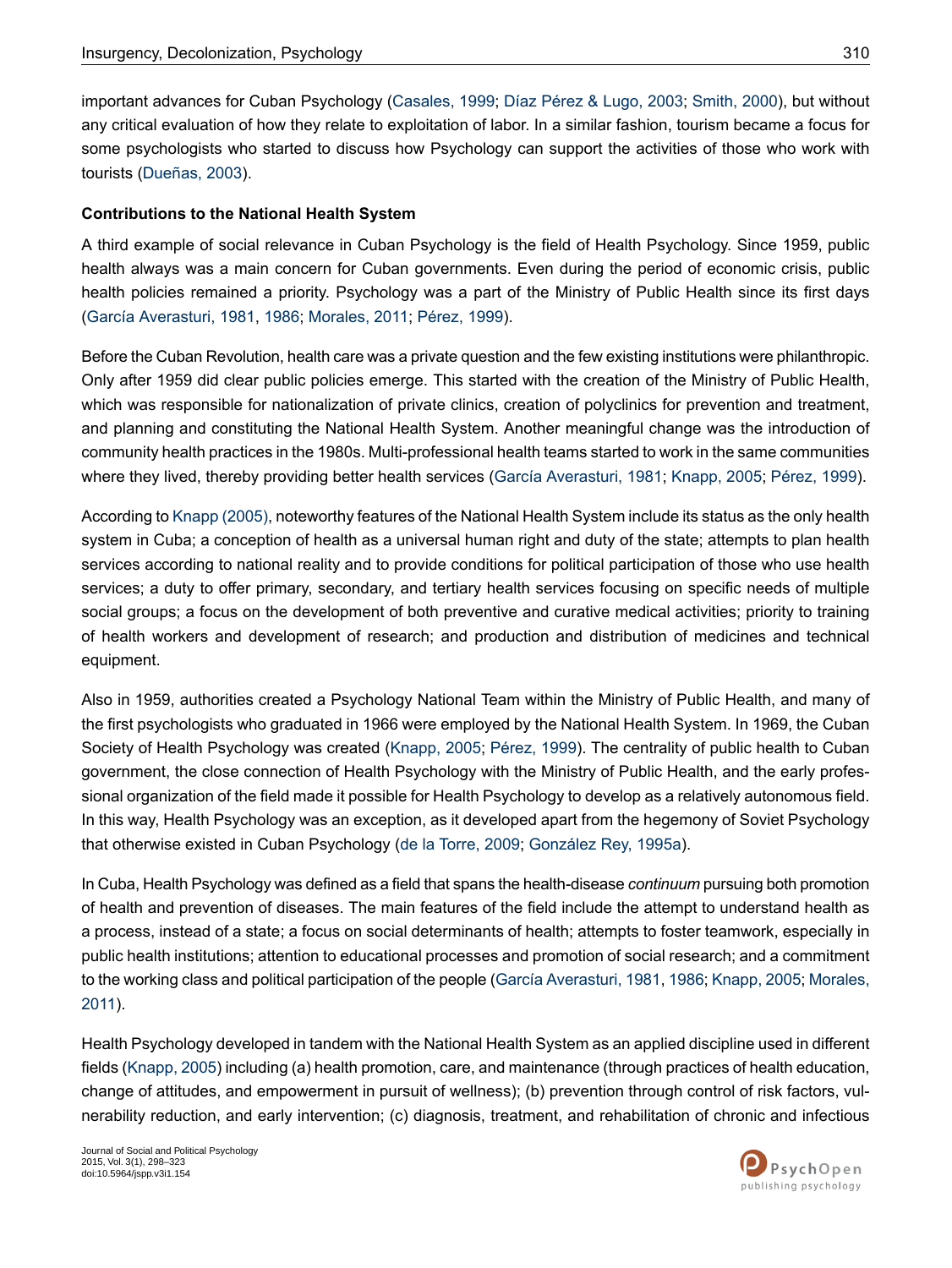diseases; (d) critical analysis and enhancement of the National Health System as well as the creation of psychosocial factors that produce health; and (e) improvement of relations between the National Health System, health professionals who work within the system, and the people whom the health system serves (García [Averasturi,](#page-22-5) [1981](#page-22-5), [1986](#page-22-6); Rial, Rego, & [González](#page-24-15) Debén, 2003). Describing the role of Health Psychology at the polyclinics, García [Averasturi](#page-22-5) (1981) emphasized development of training activities with health professionals, focusing especially on a biopsychosocial definition of health; execution of intervention plans regarding wellness promotion and prevention of psychopathology; conduct of community health care services; and research of immediate social reality in order to produce knowledge about cultural dimensions that are related to health among specific communities.

In brief, the constitution of Health Psychology as an independent field in Cuban Psychology made possible the systematization and theoretical analysis of professional practices related to one of the most important subjects in Cuban society: human health. The relatively autonomous development of Cuban Health Psychology made possible more independence from Soviet Psychology and the creative appropriation of many foreign studies, including the theoretical and empirical studies of Health Psychology produced by Division 38 of the American Psychological Association and many studies conducted within the field of Health Social Psychology in Spain. At the same time, one must note that an uncritical appropriation of mainstream Health Psychology could introduce epistemological and ontological manifestations of coloniality via imported ideas.

### **Decolonizing Ontology: Subjectivity and the New Human**

Every victorious revolution that aimed to arrive at a socialist society tried to do so in sociohistorical conditions completely different from those proposed by Marx. Because of that, the experiences of socialist transition that took place during the 20<sup>th</sup> century propelled debates and theoretical discussions about the possibility for socialist transition in conditions that Marxist theorists did not envision [\(Mészáros,](#page-23-16) 1995; [Yaffe,](#page-25-0) 2009).

The experience of the Cuban Revolution intensified these debates. Just a few years after the revolution, the "Great Debate" began in the country about the possible courses of Cuban economy. Guevarists emphasized consciousness as a central foundation to increase productivity while nurturing socialist social relations in Cuba. In this sense, concerns with the formation of new humans were not just an abstract issue, but a political concern with producing an accelerated transition to Communism ([Löwy,](#page-23-17) 1999; [Sader,](#page-24-2) 2001; [Yaffe,](#page-25-0) 2009). [Guevara](#page-23-8) (1971) raised multiple issues related to the new human, including a definition of socialist consciousness and humanistic values as basic foundations of revolutionary activity; an argument for the priority of social relations over productive forces; questioning the political and economic principles that guided USSR economic plans; an emphasis on voluntary labor and active political participation as basic processes in the constitution of new humans; and a recognition of Psychology as one of the scientific disciplines that could accelerate the emergence of a new socialist consciousness (see also: [Yaffe,](#page-25-0) 2009).

The centrality of consciousness was not an exclusive feature of Guevarist theoreticians or politicians, but also was present in Cuban society [\(Fernandes,](#page-21-5) 2012). In Psychology the centrality of consciousness appeared in many papers that highlighted how Psychology could help to shape a new social consciousness to constitute a new human.

[García](#page-22-3) (2013) reviewed ideas of different Cuban psychologists who underlined individual potentialities and the possibility to go beyond given social conditions. For example, the work of [González](#page-23-12) Serra (2003b, [2003c](#page-23-13)) criticized the economism of Soviet Socialism and instead laid emphasis on the role of subjectivity in social transformation. [González](#page-23-10) Serra (1994, [2003b,](#page-23-12) [2003c\)](#page-23-13) argued that Martí is important precisely because he argued for a recognition

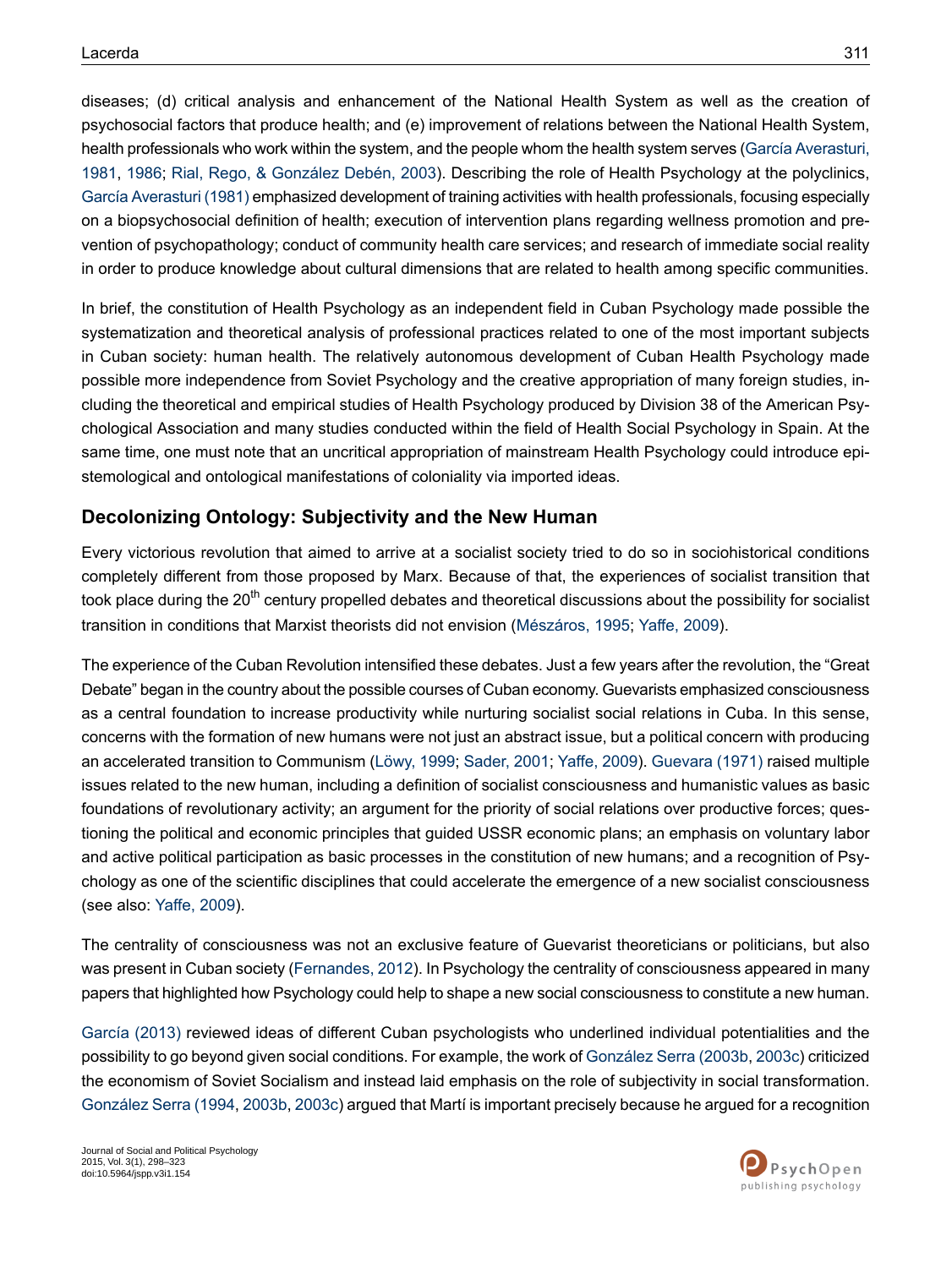of individual action as a force in social change. Another author, [González](#page-22-7) Rey (1995b), also criticized the Soviet political system and Marxist-Leninist philosophy, arguing that the main problem of economism is to underestimate the importance of individual needs and of subjective senses in social life. Similar arguments appear in the papers of many psychologists who highlighted the need to overcome individualist, ahistorical, or sociologist definitions of the individual; to take into account the active nature of personality or subjectivity as well as the autonomy of human subjects; and the need to analyze how individual trajectories and decisions change society ([D'Angelo,](#page-21-16) [1990](#page-21-16); [Domínguez](#page-21-17) & Fernández, 1999; [Fuentes,](#page-22-8) 1988, [2000,](#page-22-9) [2001;](#page-22-10) [González](#page-22-11) Rey, 1986; [Petrony,](#page-24-16) 1992).

The main concern for many psychologists was how the individual, with a new morality and subjectivity, could propel changes in social relations of production. Psychological debates reflected this concern in different ways. Some discussed how work not only could be related to production, but also could enrich workers' personality [\(Prado](#page-24-11) et al., 1984). Others considered how to relate free time to the building of communism ([González](#page-23-18) Valdés, [1986](#page-23-18); [Rodríguez,](#page-24-5) 1990) or how groups and education could be a space for development of new personalities [\(Fuentes,](#page-22-12) 1985; Mitjáns & [Fariñas,](#page-23-19) 1993). Two examples illustrate well how the concern with the new human was influential in Cuban Psychology.

The first example is social psychological studies that proposed the development of personality or subjectivity in specific social contexts as the subject matter of Social Psychology [\(Casaña](#page-21-8) et al., 1984; [Fuentes,](#page-22-8) 1988). Fuentes defined subjectivity as "a particular construction that is produced by the permanent interpenetration between the individual, the group, and the social that manifests itself in specific social contexts" [\(Fuentes,](#page-22-9) 2000, p. 281). Fuentes argued that subjectivity is the most important concept of Social Psychology and that the main goal of Social Psychology is to guide professional practices that promote an enriching and fulfilling social integration of each individual. In order to accomplish this, Social Psychology requires the study of the concrete individual, the existent objective psychosocial conditions, and the kind of individual a social formation requires.

Another example of how personality and subjectivity are important concepts for Cuban Psychology is the work of González Rey. In his papers about "Marxist Psychology," [González](#page-22-11) Rey (1986, [1988](#page-22-13)) emphasized the centrality of personality studies. For example, in a review of the theoretical contributions of Soviet Psychology, [González](#page-22-11) Rey [\(1986\)](#page-22-11) criticized Leontiev for being objectivist and presented other Soviet psychologists (such as Lomov or Bozhovich) who made original contributions to the study of personality—including the conception of personality as a historical and social construct, an emphasis on the role of human self-awareness, an understanding of the unity between emotions and cognitions, attention to the comprehensive nature of higher psychic processes, and highlighting the active intervention of the subject.

González Rey also wrote about the potential political implications of a focus on the active and autonomous role of subjectivity. In a paper published in the international bulletin of the Revolutionary Left Movement (*Movimiento de Izquierda Revolucionaria,* MIR), González Rey and [colleagues](#page-22-14) (1989) argued for a reappraisal of Guevara's discussions about Marxism, socialism, and the new person to empower socialist transition in Cuba. According to their argument, the Cuban road to socialism demands a special emphasis on cultivating individual contributions to the victory of the socialist project. Since the transition to socialism in Cuba is an experience that demands heroic actions and sacrifices, self-determined individuals willing to go beyond individualism constitute the central core for the building of a new society. In other words, the study of the self-determination of subjectivity is something valuable for Cuban socialism, because it prepares individuals for heroic sacrifices (González Rey, [Machado,](#page-22-14) Luiz Martín, & [Sánchez,](#page-22-14) 1989).

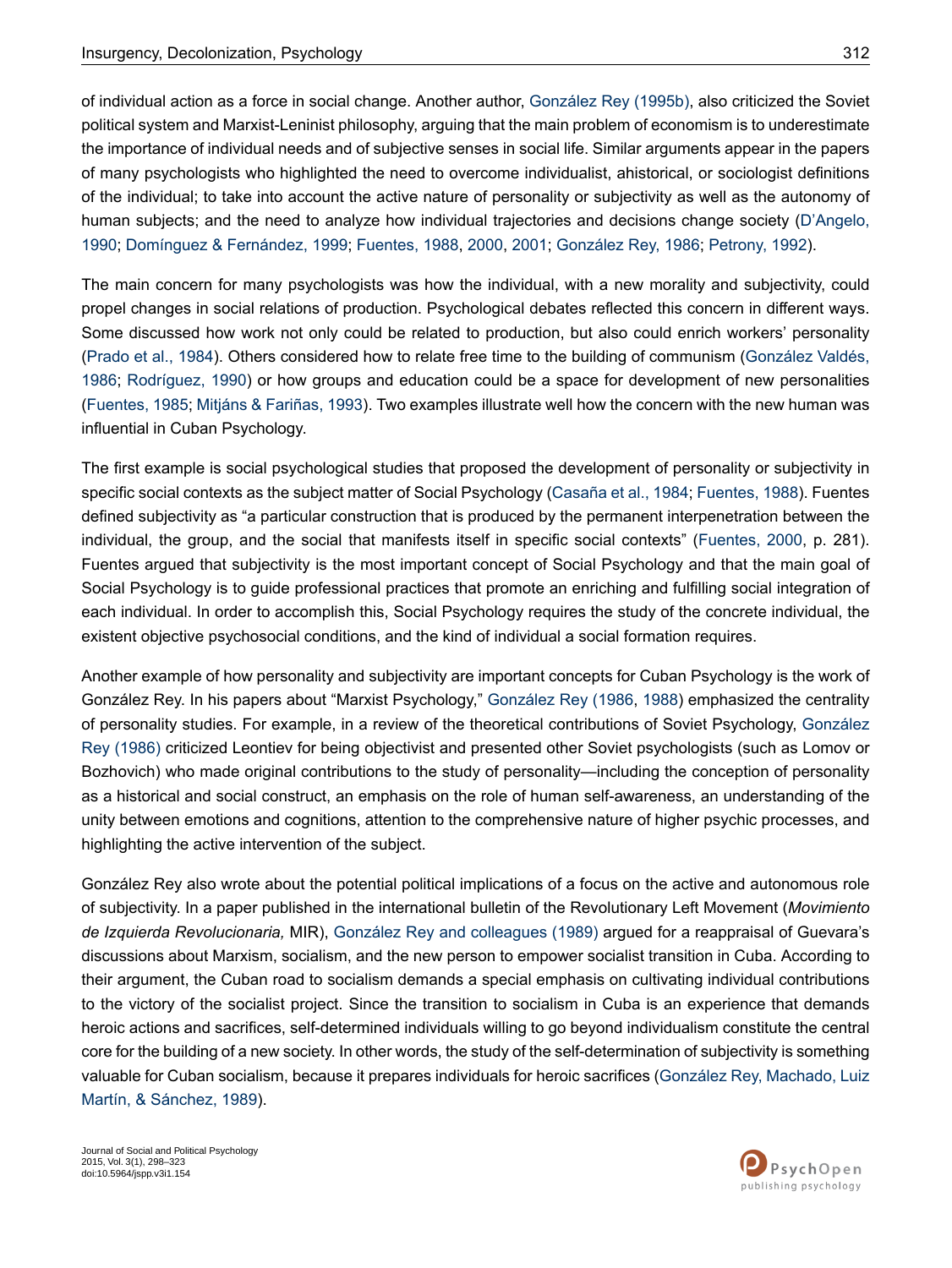In another paper, [González](#page-22-7) Rey (1995b) discussed possible relations between the social and the subjective in socialism, starting from the thesis that intellectual production in Eastern Europe and the USSR undervalued subjectivity and proposing that a reappraisal of subjectivity could empower Cuban socialism. To include subjectivity in Cuban society and political structure would mean to open political space for the plurality and diversity of political active subjects, to train leaders for political work that tries to produce unity in diversity, to assure all the means necessary for free debate, to learn from the failure of the socialist experience in the USSR, to free social and human sciences from ideological and political control of the Cuban Communist Party, and to use these sciences as political tools to help cope with social issues ([González](#page-22-7) Rey, 1995b).

Later, [González](#page-22-15) Rey (1997, [2002,](#page-22-16) [2003](#page-22-17)) started to conceptualize subjectivity as a process related to personalization, intentionality, and singularity of the subject. He understood subjectivity as a complex, multifaceted, and undetermined process that expresses itself in a non-linear and unpredictable fashion. It has an autonomous dynamic and can acquire multiple forms that grant to social life its diversity and complexity. In his words, "subjectivity represents the system of subjective senses and meanings that distinguishes social existence of man, a system that is permanently produced both in the individual level, as the social level" ([González](#page-22-18) Rey, 2000, p. 31).

These examples illuminate how the ideological climate of socialist transition motivated studies of the new human and subjectivity. In particular, Psychology contributed to debates about individual political participation in socialism, the need of individual commitment in order to overcome Cuban backwardness, and the pursuit of subjective routes that could help to solve political and social contradictions in the new society. From the dilemmas related to the "Cuban road to socialism" emerged answers rooted in subjectivity that objective conditions appeared to deny.

### **Soviet Psychology, Marxist Psychology, and the Latin American Turn**

The important forces in the development of Cuban Psychology were the social needs created after social revolution and the desire to build a Psychology that rejected mainstream approaches from the U.S. or Europe. Some psychologists in Cuba criticized the emphasis on the practical relevance of Cuban Psychology. In that sense, [González](#page-22-1) Rey [\(1995a\)](#page-22-1) noted that Cuban social sciences, dominated by a pragmatic use of theoretical tools and a concern about practical results, needed to develop deeper theoretical debates.

However, if it is true that some trends of Cuban Psychology focused on the usefulness of Psychology to the detriment of theoretical reflections and development, one cannot state that theoretical debate was not at the center of Cuban Psychology, especially in the field of Marxist Psychology [\(Calviño,](#page-20-7) 2000; [González](#page-23-20) Serra, 2002). The issue is not the presence or absence of theoretical debates, but instead whether the ideas and practices are relevant to a process of theoretical decolonization.

Political isolation and economic dependence towards the Soviet Bloc opened space for a contradictory Stalinist legacy. On one side, this situation favored a critical stance about the potential for imperialism in work coming from USA. On the other side, the same critical process turned an uncritical eye toward a certain type of Soviet colonialism in theoretical debates of Cuban Psychology. As the Soviet economy conditioned development of Cuban economy, so too was the cultural and scientific heritage of Soviet Psychology reproduced in Cuban Psychology. This reproduction took different guises: printing of Soviet Psychology books, development of academic interchange programs with countries from the Soviet Bloc, and deep studies of Soviet theoretical work [\(Calviño,](#page-20-3) 1987; [de](#page-21-2) la [Torre,](#page-21-2) 1995, [2009](#page-21-7); [Solé,](#page-24-7) 2007).

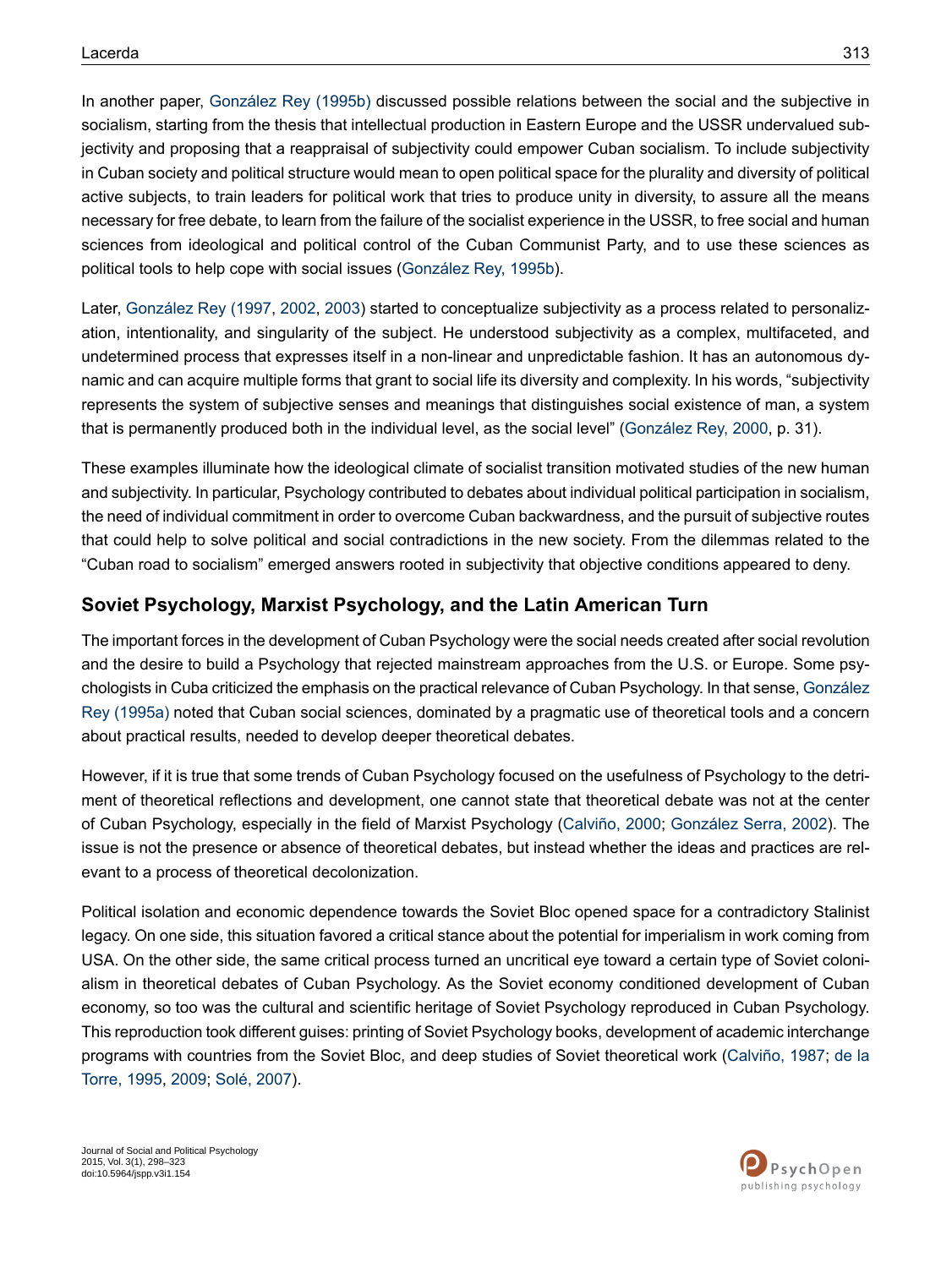In many psychological courses, one finds emphasis on the importance of "Marxism-Leninism" to a truly scientific Psychology [\(González](#page-22-19) Serra, 1984; Ortíz, Díaz [Fernández,](#page-24-17) & Grimal, 1987; [Triana,](#page-24-18) 1992). Even during the first years of the 21<sup>st</sup> century, many textbooks introducing Psychology to Cuban undergraduate students are translations of Soviet Psychology textbooks. Introductions to the study of psychological processes or Social Psychology are, in fact, books filled with texts written by Petrovsky, Leontiev, Hiebsch and others from Soviet Psychology (e.g., [Campa](#page-21-18) & Orosa, 2004; [Casales,](#page-21-19) 2006).

De la Torre [\(2009\)](#page-21-7) argued that while Cuban psychologists criticized Latin American psychologists for reproducing the Psychology made in the USA, they were repeating the same error with the Psychology made in USSR. [Calviño](#page-20-7) [\(2000,](#page-20-7) [2013](#page-21-20)) also states that the pursuit of building a Marxist Psychology in Cuba almost always meant to study Soviet Psychology. An introductory book about philosophical problems of Psychology written by [González](#page-22-19) Serra [\(1984\)](#page-22-19) is a meaningful example of the issue raised here. The author argued that he sought to present "a system of categories and principles that will be the methodology of theoretical research in our science" (p. 1441), using as the starting point the "partisan Marxist Leninist philosophy." The book starts with a discussion of the laws of the dialectics according to Marxism-Leninism, followed by a description of basic problems of Psychology according to Soviet Psychology: the social determination of psychical processes and the dialectics between social and biological or individual and society. In other words, to build a Marxist-Leninist Psychology means to build a Soviet Psychology [\(González](#page-22-19) Serra, 1984).<sup>[iv](#page-20-8)</sup>

Personal reports of the history of Cuban Psychology written by Cuban psychologists also indicate the importance of Soviet Psychology in the country. For example, [González](#page-22-2) Rey and Mitjáns Martínez (2003) described the existence of two dominant theoretical trends in Cuban Psychology: "Leontiev's Activity Theory, which results in a more objectivist and experimentalist view of psychological knowledge; and the position of Bozhovich, which highlighted the subject and the personality, and also proposed a qualitative approach in psychological research" [\(González](#page-22-2) Rey & Mitjáns Martínez, 2003, p. 77).

While [González](#page-22-2) Rey and Mitjáns Martínez (2003) presented a more sympathetic stance towards Bozhovich against Leontiev, Solé [\(2007](#page-24-7), p. 372) criticized subjectivist positions in Cuban Psychology: "During the 1980s, prevailed positions that … disguised as Marxist were, in fact, introducing subjectivist idealism through the emphasis on the autonomous and independent role of human personality divorced from its historical roots."

So, it is possible to state that, before the end of the USSR, the debate about Marxist Psychology in Cuba was a debate about Soviet Psychology. On the one hand, this was important because it made available the theoretical and empirical work of many psychologists that never before was published in Latin American Psychology. On the other hand, this focus on Soviet psychology afforded rejection of theoretical trends that constituted mainstream Psychology. The problem was that this rejection many times was not a product of critical evaluation, but a byproduct of the mechanical labelling of mainstream Psychology as a capitalist or bourgeois Psychology ([Calviño,](#page-20-7) 2000, [2013](#page-21-20); de la [Torre,](#page-21-2) 1995, [2009\)](#page-21-7).

During the 1980s, this process changed. Cuban Psychology started to criticize itself for reproducing Soviet debates and proposed a renewal of Psychology in Cuba through a turn to Latin America. At this moment, Cuban psychologists started to develop closer ties with critical psychologists in Latin America, especially those who worked with Psychoanalysis, Social Psychology, and Political Psychology. Since the 1980s, Cuba became an important space for a critical dialogue between Latin American psychologists. Together with the publication of texts by Cuban psychologists in other Latin American countries, Cuban psychologists hosted several important conferences, in-

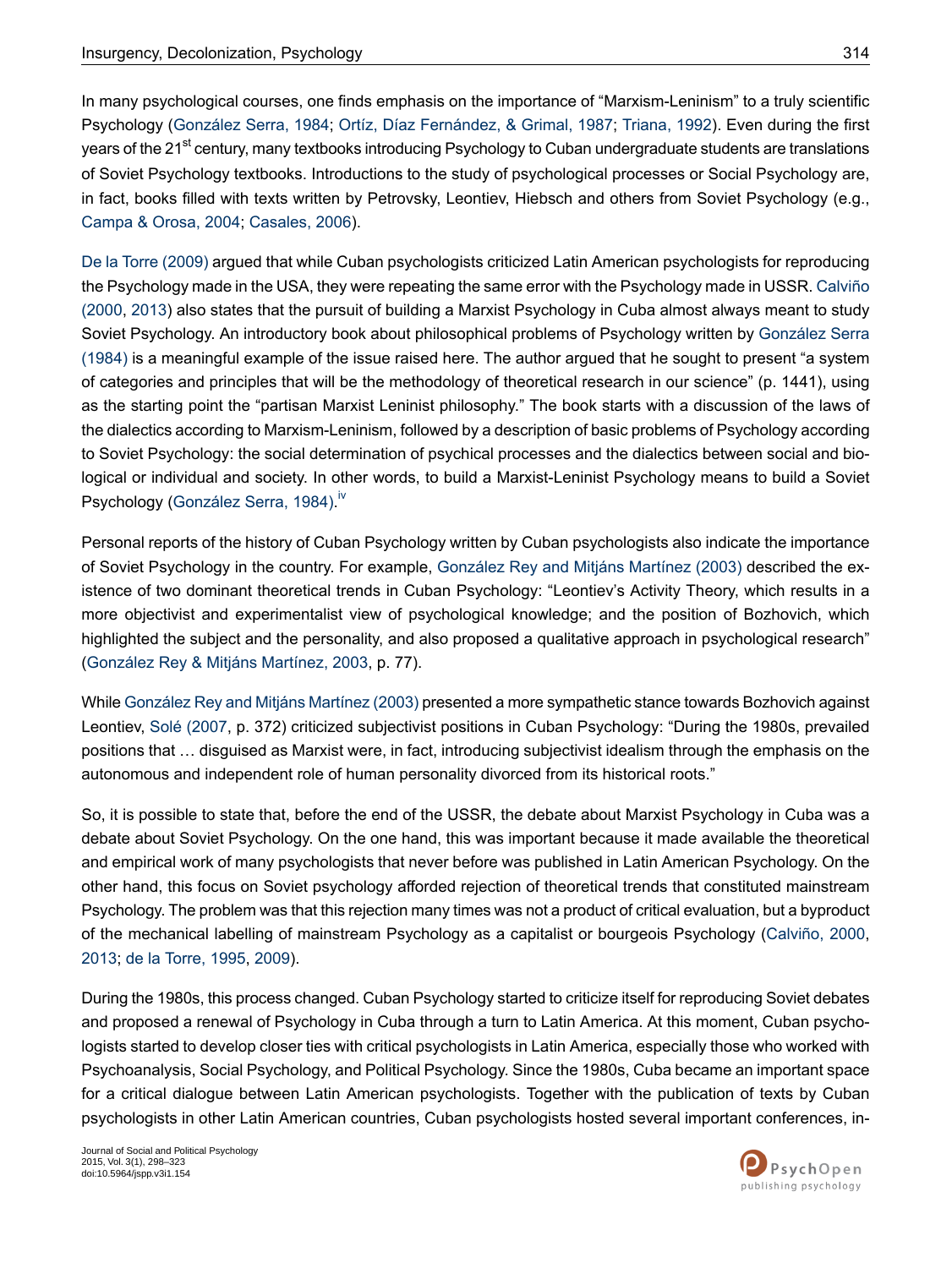cluding the XXI Interamerican Congress of Psychology (1987) and seven meetings of Marxist Psychology and Psychoanalysis. These conferences opened spaces for academic, theoretical, and political debates about the political function of Psychology; the need to overcome mainstream Psychology; and the need to build a Latin American Psychology that would be critical of all inequalities and injustices in the region (de la [Torre,](#page-21-2) 1995, [2009](#page-21-7); [Quintana,](#page-24-19) 2013).

The turn to Latin America promoted critical evaluation of Soviet Psychology and its contradictory relation with Marxism. For example, [Calviño](#page-20-7) (2000, [2013\)](#page-21-20) criticized flaws of Soviet Psychology, including its overestimation of theoretical and abstract principles while it underestimated professional practices; the concern to justify itself through the repetition of a certain epistemology, rather than defining the study of the real world as the most important matter for psychological science; the tendency towards academicism and a deep split between theory and practice; and the application of Marxism as a simple set of abstract principles, instead of a guide for interpretation and transformation of the world. Therefore, Soviet Psychology was

an academic science branded with empiricist concerns that always repeated the same theoretical problems and always used the same experimental devices in different guises; that, added with the rationalized feeling of perfection, adequacy and correctness, produced essential problems, lack of historical memory, and elitist conceptions between their paradigmatic contemporaries ([Calviño,](#page-21-20) 2013, pp. 19-20).

To overcome these problems, Calviño (2013) proposed to treat the subject of Marxist Psychology differently. Instead of abandoning the idea of a Marxist Psychology, one must understand that Soviet Psychology is only one of the many possible products of the theoretical articulation of Marxism and Psychology. Moreover, one can understand Marxism as a methodological tool to improve the understanding of human psyche and to critically evaluate mainstream knowledge produced by Psychology.

[González](#page-22-7) Rey (1995b) also developed a critical evaluation of Marxist Psychology. The author criticized the trend of Marxism that was hegemonic in Cuba because it reproduced the mechanical and positivistic Marxism-Leninism from Eastern Europe. But, following a different road than [Calviño](#page-21-20) (2013), [González](#page-22-7) Rey (1995b) proposed that the challenge is not to overcome a specific kind of Marxist Psychology, but instead to better develop the idea of a Marxist Psychology. For this purpose, he proposed a Qualitative Epistemology: an epistemology that can understand properly the ontological centrality of subjectivity. According to [González](#page-22-20) Rey (2004), this approach has important roots in Latin American Critical Psychology.

Smith [\(2000\)](#page-24-12) is another psychologist who underlines the importance of dialogue with Latin American psychologists in order to enrich Cuban Psychology. According to Smith [\(2000\),](#page-24-12) the possibility of creating an authentic Cuban Labor Psychology was nonexistent before dialogue with Latin American Psychology due to the theoretical hegemony of Soviet authors. Smith [\(2000\)](#page-24-12) argues that dialogue with Latin American Psychology (e.g., the idea of Institutional Psychology proposed by José [Bleger,](#page-20-9) 1966) paved the way for new ideas in Cuban Labor Psychology.

Other Cuban psychologists (de la [Torre,](#page-21-2) 1995, [2009;](#page-21-7) [Fuentes,](#page-22-10) 2001; [Quintana,](#page-24-19) 2013; [Tovar,](#page-24-9) 1993) also indicate the importance of Latin American Psychology to build a Psychology from indigenous resources and towards the understanding and transformation of Latin America. Tovar [\(1993\),](#page-24-9) for instance, states that Cuban Community Psychology would be weaker without the contribution of other Latin American psychologists, while Quintana highlights how Liberation Psychology is an important source to renew Cuban Psychology. In short, there is a wide recognition of the importance of Latin American Critical Psychology as a source to intensify theoretical decolonization in Cuban Psychology.

Journal of Social and Political Psychology 2015, Vol. 3(1), 298–323 doi:10.5964/jspp.v3i1.154

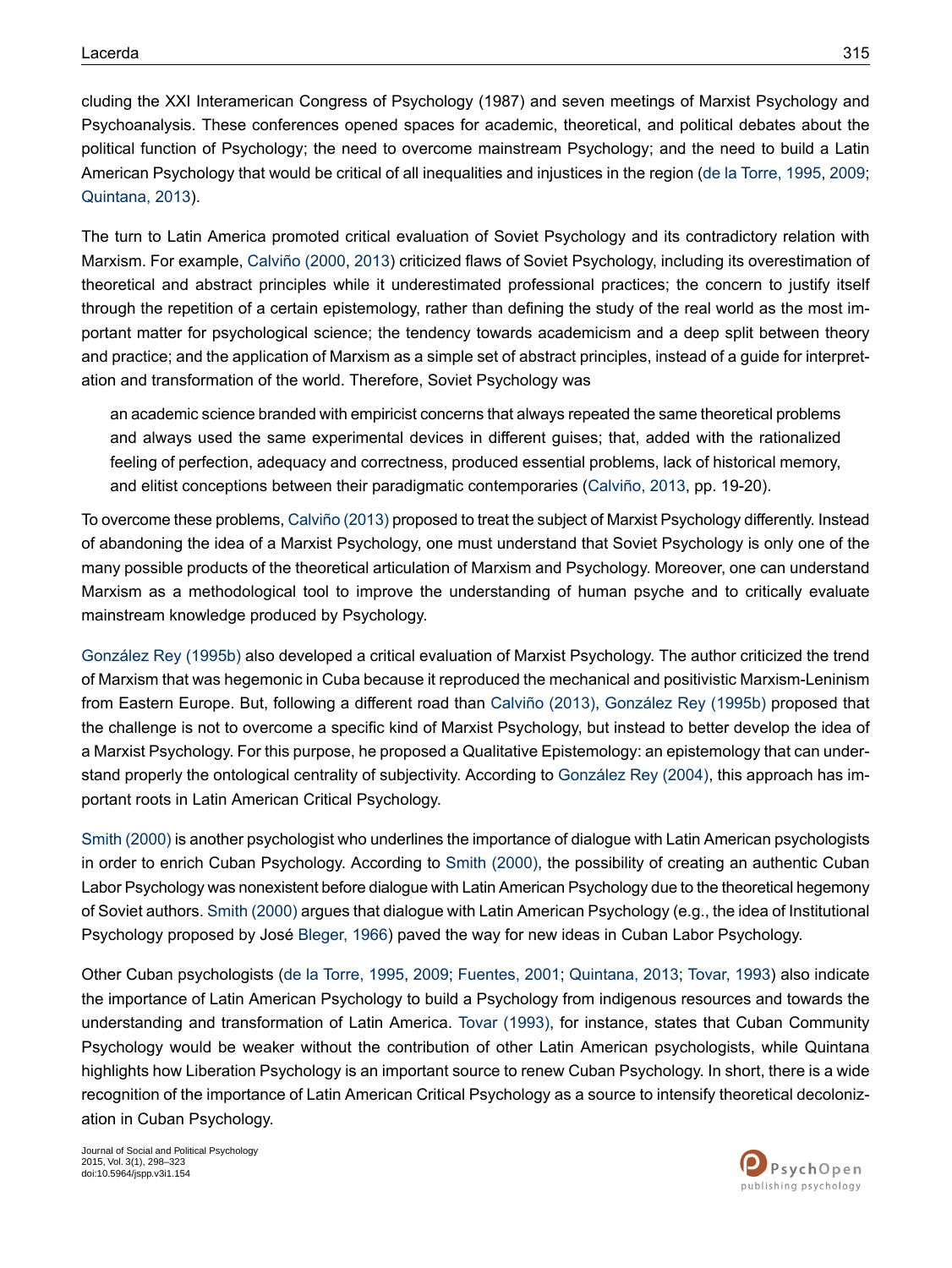However, while many Cuban psychologists recognize the importance of the turn to Latin America, psychologists from other countries who took part in important moments of this turn raise some contradictions in this process. [Guinsberg](#page-23-21) (1997, [1998\)](#page-23-22), who was member of the International Committee that organized the meetings of Marxist Psychology and Psychoanalysis, identifies an incomplete rupture with Soviet Psychology. According to him, the turn to Latin America helped Cuban Psychology to develop a less dogmatic climate, but it did not result in deep and critical analysis about the social and political processes that paved the way for the hegemony of Marxism-Leninism or Soviet Psychology in Cuba. [Quintana](#page-24-19) (2013) also states that it is important to value the fact that Cuban Psychology started a critical dialogue with Latin American Psychology, but it is more important to recognize that Cuban Psychology still ignores Latin American Psychology texts in the training of Cuban psychologists.

The turn to Latin America was part of a critical reappraisal of Soviet Psychology and political dogmatism in pursuit of an independent road in Psychology. In this context, the contact with Latin American critical social theories helped Cuban psychologists to develop new frameworks in the understanding of emergent social issues. However, [Guinsberg](#page-23-21) (1997, [1998\)](#page-23-22) suggests contradictions in this incomplete project. More importantly, changes in theoretical debates of Cuban Psychology have to be more critically evaluated. Is the reappraisal of the ontological centrality of subjectivity a product of a critical and creative turn or simply a function of the influence of individualistic post-modern theories? Does the ongoing effort for a Marxist Psychology (e.g., [Calviño,](#page-21-20) 2013) or a materialist standpoint in Psychology (e.g., [González](#page-23-20) Serra, 2002) indicate ongoing critical engagement or the incomplete nature of the critical evaluation started after the turn to Latin America? These and many other questions remain.

### **Final Considerations**

My purpose in this paper was to use the case of Cuban Psychology to discuss how insurgent struggles opened a space for building a Critical Psychology in a Latin American country. It is possible to identify and describe three tendencies in Cuban Psychology.

A first tendency in Cuban Psychology is the application of Psychology as a device in the service of social and political needs. The main concern of post-revolutionary psychology was not to develop theory, but instead to use psychological ideas and practices to overcome social issues and satisfy social needs. Eclecticism is a feature here; one can find appropriations of psychological tests from Industrial Psychology or other concepts taken from mainstream Psychology with the clear aim of solving problems in different social domains. While the pursuit of social relevance is important, it is necessary to question whether the eclectic use of mainstream Psychology, irrespective of its intellectual origins, reflects faith in the neutrality of science or an uncritical stand towards the implicit assumptions that constitute traditional psychological theories and society. It is clear that the use of some techniques can support the social research of Cuban society, increase productivity, and promote health and wellness. But will the use of these techniques result in a new and decolonized Psychology? Can one consider the socially relevant use of mainstream Psychology as a step forward towards the creation of a Psychology that overcomes coloniality?

The second tendency in Cuban Psychology is the reproduction of Soviet tutelage in the scientific field. On the one hand, the social, political, economic, and cultural interchange between Cuba and Soviet Bloc facilitated the diffusion of Marxist theses and critiques of capitalism and imperialism in intellectual production. On the other hand, Soviet tutelage meant ongoing external domination of a Latin American country by another country. The main

Journal of Social and Political Psychology 2015, Vol. 3(1), 298–323 doi:10.5964/jspp.v3i1.154

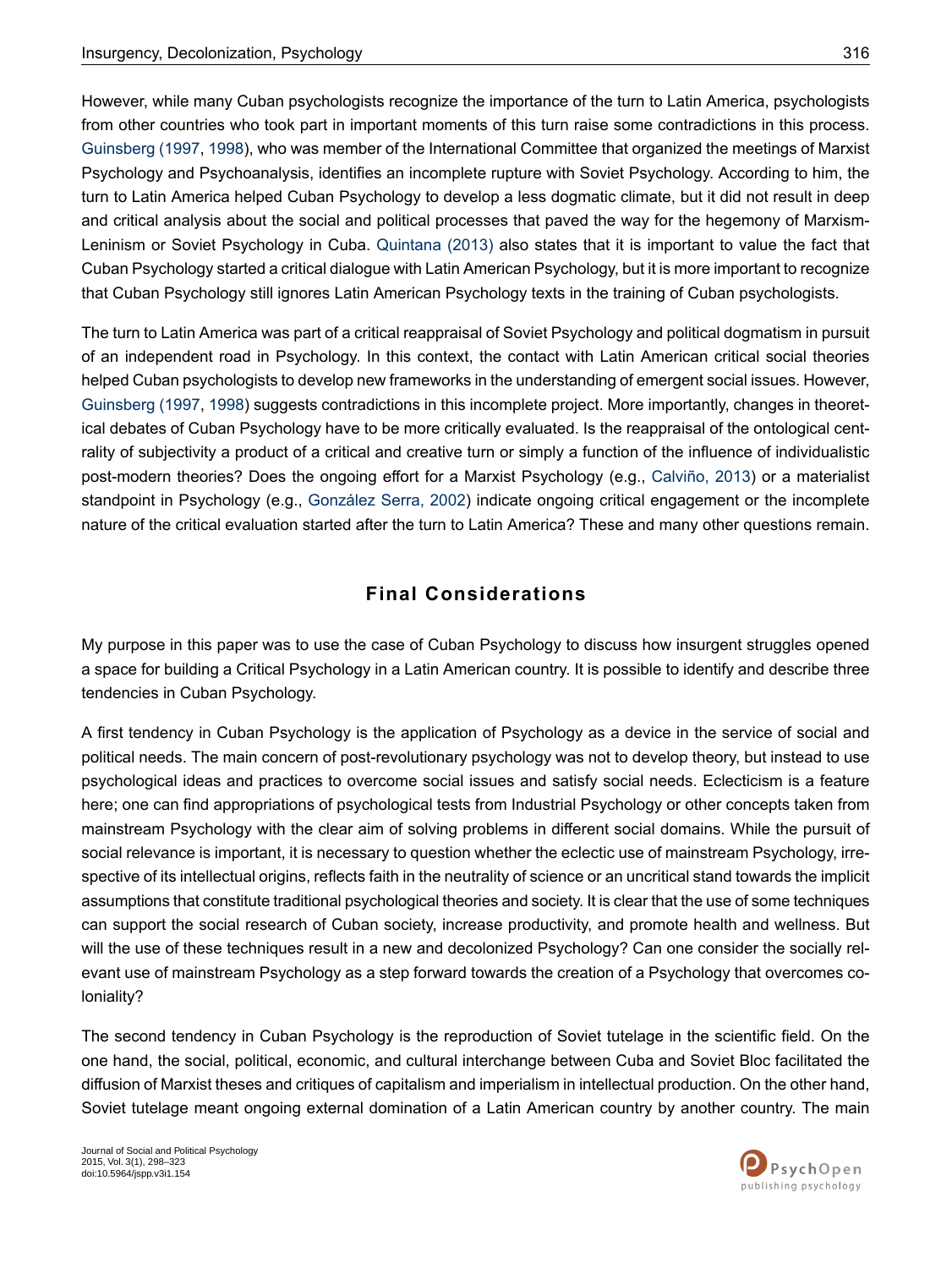problem here is not the assimilation of theories and ideas produced abroad, but instead the maintenance of hierarchical relation between Center and Periphery. Instead of a U.S. "Center", Cuban psychologists faced a Soviet "Center" that defined the terms of theoretical development in the "Periphery". Although the Center changed as a result of the Cuban Revolution, the status of Cuba as Periphery persisted. The fall of the Soviet Bloc disrupted this pattern, and prompted debates about the need to renew or reappraise Marxist Psychology versus overcome Marxism (and, consequently, the Marxist Psychology enterprise).

The third tendency in Cuban Psychology is one that was qualitatively reinforced by the victory of the Rebel Army in 1959. Social struggles have always represented to some psychologists a positive pressure both to question the conservative role of Psychology and to transform psychology into a tool to eliminate unjust social conditions. This tendency appears in every effort dedicated to search for the eradication of social injustices and to challenge Psychology to tackle unequal social realities. For this purpose, de la Torre [\(1995\)](#page-21-2) argues for a "critical assimilation" as a device to overcome coloniality in Psychology. Instead of simple importation of external knowledge or the mechanical rejection of foreign theories, "critical assimilation" entails a conscious search for critical recovery of any theoretical and practical contribution that can be useful to Cuban Psychology. It is not about unreflexive reproduction, but conscious incorporation of products of humanity that can support an independent and autonomous path in Cuban Psychology [\(Calviño,](#page-20-7) 2000, [2013](#page-21-20); de la [Torre,](#page-21-2) 1995).

While many psychologists in Cuba sought theoretical decolonization, the paths they took sometimes led to reproduction of coloniality via an uncritical stance towards mainstream or imported knowledge. While the movement towards social relevance by Cuban Psychology resulted in the development of practices that aimed to be a tool to social liberation, some of these practices did not automatically result in the liberation of Psychology. The contradictions and challenges faced by Cuba opened space for new contradictions and challenges for Psychology. Maybe efforts that synthetize the first and the third tendencies that I have described can reveal more blind spots and pressing contradictions of Cuban Psychology while simultaneously paving the way to renew the effort to create a Psychology beyond coloniality.

However, if one cannot reduce the social and historical production of critical psychologies that tackle domination and coloniality to mere theoretical entrepreneurship, then what are the social, institutional, and material conditions that support this effort? Critical standpoints and renewals in Cuban Psychology resonate with the critical standpoints and renewals of social struggles taking place in Cuba and Latin America. If there is a relation between social decolonization and theoretical decolonization, then the third tendency of Cuban Psychology – the struggle to eradicate social injustices and to tackle unequal social realities – will have to find strength in every effort that seeks socialization of power in Cuban society.

#### <span id="page-19-1"></span><span id="page-19-0"></span>**Notes**

i) The "Special Period" began during the 1990s, after the end of Soviet Bloc and increasing isolation of Cuban economy. Poverty, social inequalities, and liberalization of certain economic sectors increased ([Yaffe,](#page-25-0) 2009).

ii) Illustrative examples are the persecution of Trotskyist militants, and the ideological closure for many heterodox voices inside Cuban society [\(Taaffe,](#page-24-3) 2000; [Tennant,](#page-24-20) 1998). Even manuscripts written by Guevara criticizing the political economy of USSR were made public only decades after his death [\(Yaffe,](#page-25-0) 2009).

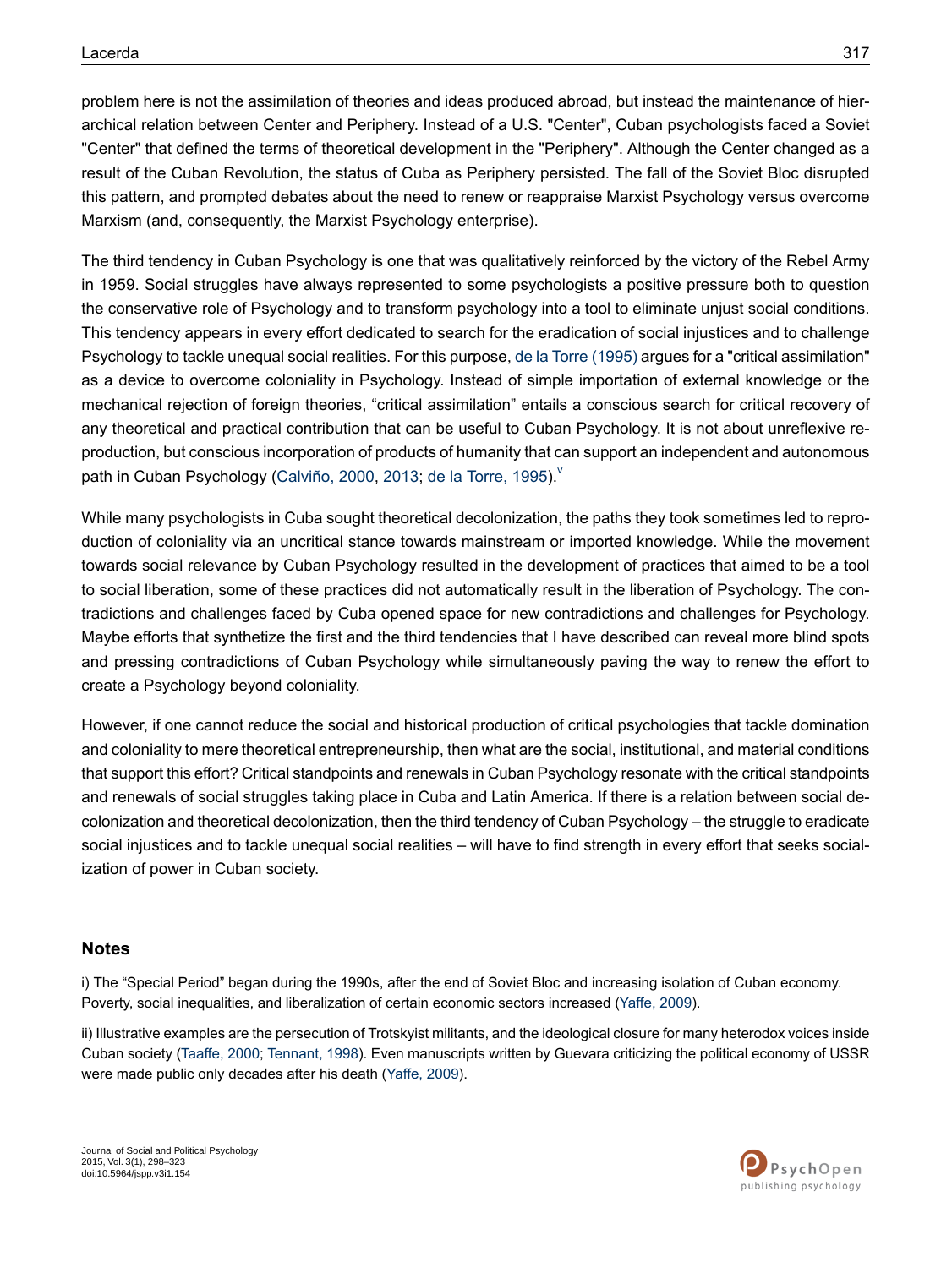<span id="page-20-5"></span>iii) However these studies are relatively recent. According to de la Torre [\(1995,](#page-21-2) [1997\)](#page-21-10), studies of national identity appeared only in the 1980s for two reasons. First, Cuban Psychology in its early days was focused on practical matters and not empirical studies. Second, the hegemony of Soviet Psychology blocked the emergence of such political subjects as national identity.

<span id="page-20-8"></span>iv) It is important to note that the book on philosophical problems of Psychology appeared in 1984, while [González](#page-23-10) Serra [\(1994](#page-23-10), [2003a](#page-23-11), [b](#page-23-12)) wrote the texts that I quoted earlier after he developed a critical evaluation of the negative influences of Marxism-Leninism.

<span id="page-20-10"></span>v) The idea of critical assimilation is remarkably close to the thesis that a Psychology of Liberation demands liberation of Psychology. In order to do that, Martín-Baró [\(1986/1996\)](#page-23-0) highlighted the need to critically review mainstream Psychology using Latin American social realities as a reference point for evaluation.

### **Funding**

The elaboration of this article was possible due to the support received by the author from the Brazilian National Council of Research (CNPq). This financial support enabled a visit to the Universidad de la Habana (Cuba) and the acquisition of copies of books and articles cited here.

#### **Competing Interests**

The author has declared that no competing interests exist.

#### **Acknowledgments**

The author would like to thank Roberto Corral, Ricardo Giniebra, and the staff of the Faculty of Psychology at University of Habana, who not only provided the institutional conditions necessary for the development of this research, but who also provided important information about the developments of Cuban Psychology. While the point of view developed in this paper probably will raise some disagreements by them, it would have been impossible to write this article without the support received there. The author would like to thank the critical comments made by the editors of this Special Thematic Section and the anonymous reviewers of this paper who helped improve its quality. Finally, the author would like to thank Glenn Adams and Carl Ratner who helped with the translation of this paper.

#### **References**

- <span id="page-20-2"></span><span id="page-20-1"></span><span id="page-20-0"></span>Almendra, C. C. (1998). A situação econômica cubana diante da queda do Leste Europeu. In O. Coggiola (Ed.), *Revolução cubana: História e problemas atuais* (pp. 135-154). São Paulo, Brazil: Xamã.
- <span id="page-20-6"></span>Alonso, O., Jr. (1998). O processo revolucionário: 1953-1959. In O. Coggiola (Ed.), *Revolução cubana: História e problemas atuais* (pp. 51-64). São Paulo, Brazil: Xamã.
- <span id="page-20-9"></span>Bernal, G. (1985). A history of psychology in Cuba. *Journal of Community Psychology, 13*(2), 222-235. doi:[10.1002/1520-6629\(198504\)13:2<222::AID-JCOP2290130212>3.0.CO;2-M](http://dx.doi.org/10.1002/1520-6629(198504)13:2<222::AID-JCOP2290130212>3.0.CO;2-M)
- <span id="page-20-4"></span><span id="page-20-3"></span>Bernal, I. L., & Bernal, G. (2013). El desarrollo de la psicología en Cuba en la obra del Dr. Alfonso Bernal del Riesgo. *Revista Interamericana de Psicología, 47*(2), 177-184.
- <span id="page-20-7"></span>Bleger, J. (1966). *Psicohigiene y psicología institucional.* Buenos Aires, Argentina: Paidos.
- Bustamante, J. A. (1960). *Raíces psicológicas del cubano* (2nd ed.). Havana, Cuba: Ed. Modelo.
- Calviño, M. A. (1987). A psicologia em Cuba. *Psicologia e Sociedade, 3*, 62-81.

Calviño, M. A. (2000). *Temas de psicología y marxismo: Tramas y subtramas*. Havana, Cuba: Felix Varela.

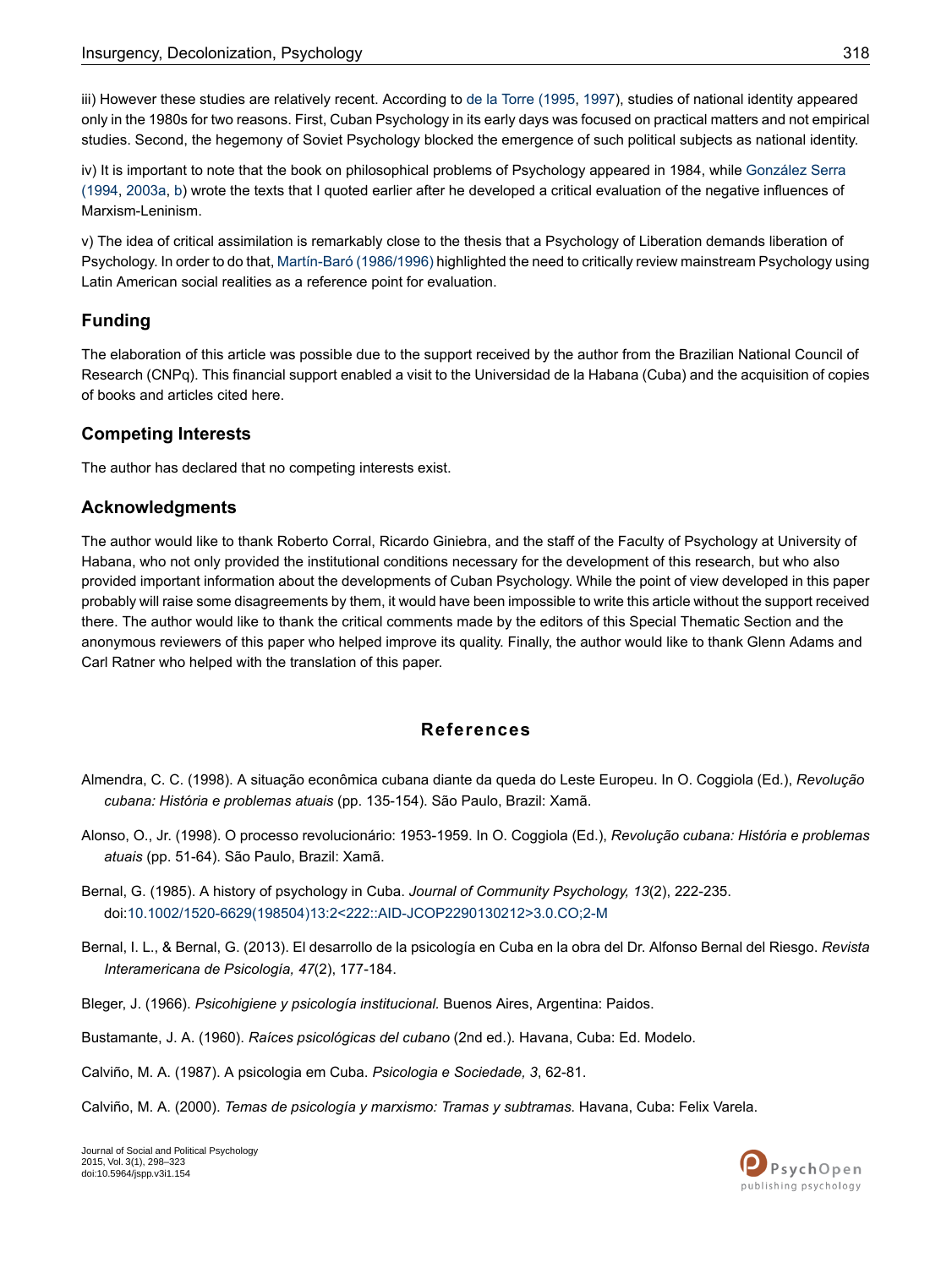- <span id="page-21-20"></span>Calviño, M. (2013). Pensando en una psicología marxista: Contribuciones para el reconocimiento y la construcción. *Alternativas cubanas en Psicología, 1*(1), 8-24.
- <span id="page-21-12"></span>Calviño, M. A., & de la Torre, C. (1986). La historia de la psicología en sus manuales de estudio: Análisis crítico de los manuales historiográficos burgueses. *Revista Cubana de Psicología, 3*(1), 41-49.
- <span id="page-21-18"></span><span id="page-21-13"></span>Campa, D., & Orosa, T. (Eds.). (2004). *Introducción a la psicología*. Havana, Cuba: Félix Varela.
- <span id="page-21-19"></span>Casales, J. C. (1999). El problema da excelencia en el modelo de Tom Peters. *Revista Cubana de Psicología, 16*(1), 53-58.
- <span id="page-21-8"></span>Casales, J. C. (Ed.). (2006). *Conocimientos básicos de psicología social*. Havana, Cuba: Ed. Félix Varela.
- <span id="page-21-6"></span>Casaña, A., Fuentes, M., Sorín, M., & Ojalvo, V. (1984). Estado actual y perspectivas de desarrollo de la psicología social en Cuba. *Revista Cubana de Psicología, 1*(2), 9-27.
- <span id="page-21-9"></span>Chávez, J. A. (2011). A educação em Cuba entre 1959 e 2010. *Estudos Avançados, 25*(72), 45-54. doi:[10.1590/S0103-40142011000200005](http://dx.doi.org/10.1590/S0103-40142011000200005)
- <span id="page-21-16"></span>Corral, R. (2011). Psychology in Cuba in the period of the Revolution (since 1959). *International Journal of Cuban Studies, 3*(4), 348-351.
- <span id="page-21-2"></span>D'Angelo, O. S. (1990). Proyecto de vida y autorrealización en la actividad profesional. *Revista Cubana de Psicología, 7*(3), 197-208.
- <span id="page-21-10"></span>de la Torre, C. (1995). *Psicología latinoamericana: Entre la dependencia y la identidad*. San Juan, Puerto Rico: Publicaciones Puertorriqueñas.
- <span id="page-21-7"></span>de la Torre, C. (1997). La identidad nacional del cubano: Logros y encrucijadas de un proyecto. *Revista Latinoamericana de Psicología, 29*(2), 223-241.
- <span id="page-21-14"></span><span id="page-21-11"></span>de la Torre, C. (2009). Historia de la psicología en Cuba: Cincuenta años de psicología – cincuenta años de revolución. *Psicología para América Latina: Revista Electrónica de la ULAPSI, 17*, 48-74. <http://www.ulapsi.org/portal/arquivos/revistas/Numero-17.pdf>
- <span id="page-21-0"></span>Díaz Bravo, C. (1993). Identidad nacional: Investigación y acción. *Revista Cubana de Psicología, 10*(2-3), 174-179.
- <span id="page-21-17"></span>Díaz Pérez, M., & Lugo, L. (2003). El espíritu emprendedor: Una experiencia aplicada en la empresa. *Revista Cubana de Psicología, 20*(3), 222-237.
- <span id="page-21-15"></span><span id="page-21-3"></span>Dobles, I. (2009). La reconstrucción de un pensamiento y una práxis crítica en la psicología latinoamericana. *Revista Realidad, 121*, 577-588.
- Domínguez, L., & Fernández, L. (1999). Individuo, sociedad y personalidad. *Revista Cubana de Psicología, 16*(1), 48-52.
- <span id="page-21-1"></span>Dueñas, J. (2003). Psicología y animación turística. *Revista Cubana de Psicología, 20*(Suppl. 1), 72-76.
- <span id="page-21-4"></span>Dussel, E. (1992). *El encubrimiento del Otro: Hacia el origen del "mito de la modernidad".* La Paz, Peru: Plural / Facultad de Humanidades y Ciencias de la Educación.
- <span id="page-21-5"></span>Dussel, E. (2001). *Hacia una filosofía política crítica*. Bilbao, Spain: Desclée de Brouwer
- Fernandes, F. (1975). *Capitalismo dependente e classes sociais na América Latina* (2nd ed.). Rio de Janeiro, Brazil: Zahar Editores.
- Fernandes, F. (2012). *Da guerrilha ao socialismo: A revolução cubana* (3rd ed.). São Paulo, Brazil: Expressão Popular.

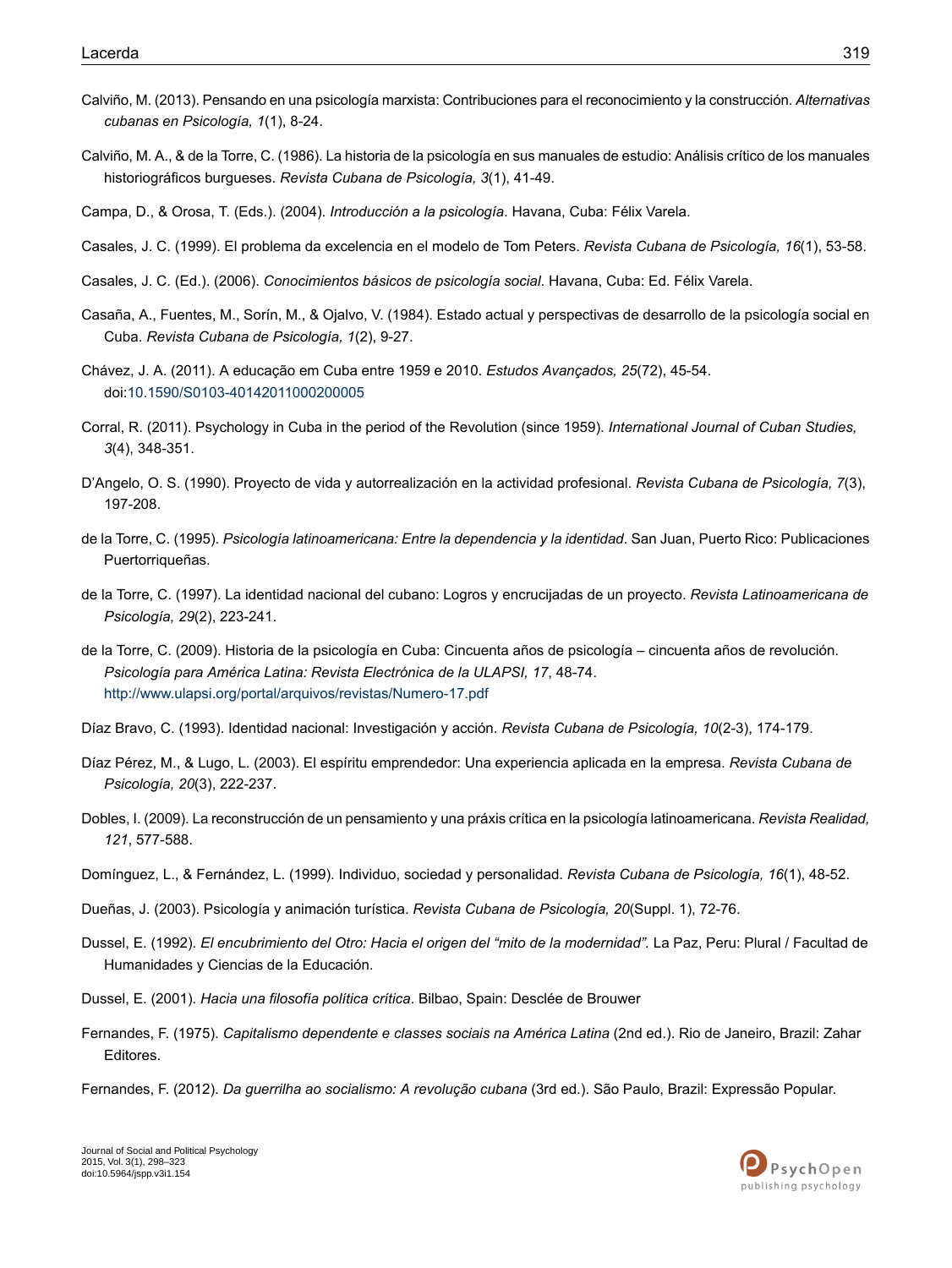<span id="page-22-12"></span>Fuentes, M. (1985). El concepto de grupo. *Revista Cubana de Psicología, 2*(2-3), 107-115.

- <span id="page-22-8"></span>Fuentes, M. (1988). Relación individuo-sociedad: Un enfoque para su estudio. *Revista de Psicología de El Salvador, 7*(28), 161-175.
- <span id="page-22-9"></span>Fuentes, M. (2000). Subjetividad y realidad social: Un modelo psicosocial para su estudio. *Revista Cubana de Psicología, 17*(3), 281-287.
- <span id="page-22-10"></span><span id="page-22-4"></span>Fuentes, M. (2001). La psicología social: Algunas consideraciones sobre su estado actual en el contexto latinoamericano. *Revista Cubana de Psicología, 18*(1), 63-68.
- <span id="page-22-3"></span>Fuentes, M. (2005). *La eficiencia del trabajo en grupo*. Havana, Cuba: Félix Varela.
- <span id="page-22-5"></span>García, R. E. (2013). Psychology and psychotherapy in Cuba today: Important figures and theoretical aspects. *Annual Review of Critical Psychology, 10*, 319-357.
- <span id="page-22-6"></span>García Averasturi, L. (1981). La psicología de la salud en Cuba: Situación actual y perspectivas. In PUC-SP (Ed.), *Psicologia: Reflexões sobre a prática da psicología* (pp. 20-28). São Paulo, Brazil: EDUC / Cortez.
- <span id="page-22-0"></span>García Averasturi, L. (1986). Factores psicosociales y salud: Programas y opciones para su implementación – el modelo cubano. *Boletín de Psicología, 5*(22), 247-260.
- <span id="page-22-11"></span>Góis, C. W. L. (2003). *Psicologia comunitária no Ceará*. Fortaleza, Brazil: Instituto Paulo Freire de Estudos Psicossociais.
- <span id="page-22-13"></span>González Rey, F. (1986). La categoría personalidad en la obra de los psicólogos marxistas. In M. C. Guedes (Ed.), *História da psicologia* (pp. 51-86). São Paulo, Brazil: Educ.
- <span id="page-22-7"></span><span id="page-22-1"></span>González Rey, F. (1988). Estado actual en la búsqueda de las unidades psicológicas de la personalidad. *Revista Cubana de Psicología, 5*(1), 17-27.
- <span id="page-22-15"></span>González Rey, F. (1995a). Psicología en Cuba: Apuntes para su historia. *Temas: Cultura, Ideología, Sociedad, 1*, 69-76.
- <span id="page-22-18"></span>González Rey, F. (1995b). Acerca de lo social y lo subjetivo en el socialismo. *Temas: Cultura, Ideología, Sociedad, 3*, 93-101.
- <span id="page-22-16"></span>González Rey, F. (1997). *Epistemología cualitativa y subjetividad*. São Paulo, Brazil: EDUC.
- González Rey, F. (2000). Saúde e subjetividade: Desafios para a investigação em psicologia da saúde. *Universitas Psicologia, 1*(1), 25-44.
- <span id="page-22-20"></span><span id="page-22-17"></span>González Rey, F. (2002). Personality, subject and human development: The subjective character of human activity. In S. Chaiklin, M. Hedegaard, & U. J. Jensen (Eds.), *Activity theory and social practice*. Aarhus, Denmark: Aarhus University Press.
- <span id="page-22-14"></span>González Rey, F. (2003). *Sujeito e subjetividade: Uma aproximação histórico-cultural*. São Paulo, Brazil: Thomson.
- <span id="page-22-2"></span>González Rey, F. (2004). La crítica en la psicología social latinoamericana y su impacto en los diferentes campos de la psicología. *Revista Interamericana de Psicología, 38*(2), 351-360.
- <span id="page-22-19"></span>González Rey, F., Machado, D., Luiz Martín, J., & Sánchez, E. (1989). Para un debate acerca de la formación del hombre nuevo. *Boletin Internacional, 4*, 2-17.
- González Rey, F., & Mitjáns Martínez, A. (2003). A psicologia social em Cuba: Reflexões sobre uma história. In A. M. Jacó-Vilela, M. L. Rocha, & D. Mancebo (Eds.), *Psicologia social: Relatos na América Latina* (pp. 69-84). São Paulo, Brazil: Casa do Psicólogo.

González Serra, D. (1984). *Problemas filosóficos de psicología*. Havana, Cuba: Pueblo y Educación.

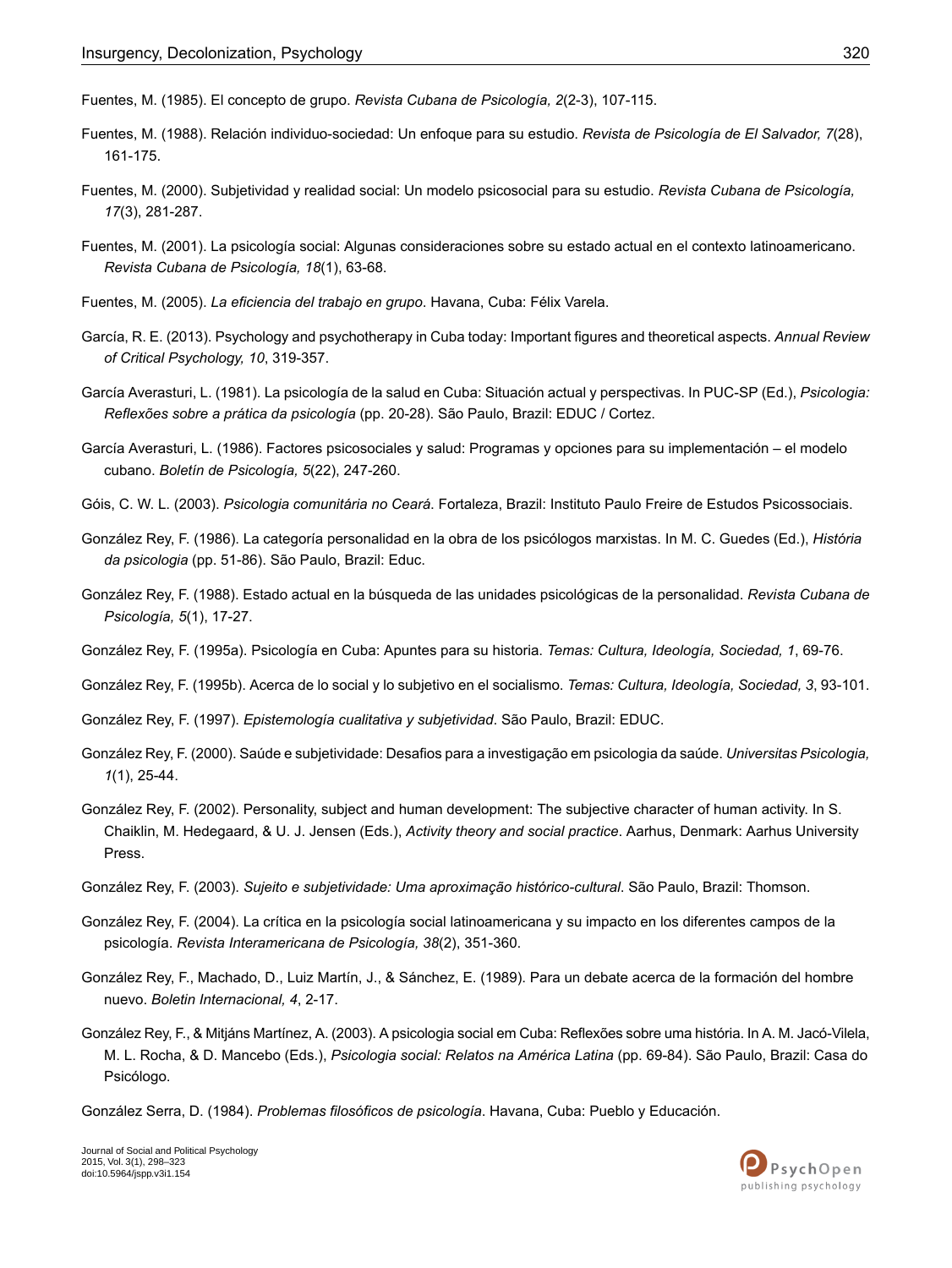<span id="page-23-10"></span>González Serra, D. (1994). Martí y la psicología. *Revista Cubana de Psicología, 12*(2-3), 131-134.

- <span id="page-23-20"></span>González Serra, D. (2002). Epistemología y psicología: La unidad dialéctica de materia y conciencia. *Revista Cubana de Psicología, 19*(3), 230-241.
- <span id="page-23-11"></span>González Serra, D. (2003a). Martí, Vygotski y el carácter socio-histórico del ser humano. *Revista Cubana de Psicología, 20*(3), 256-259.
- <span id="page-23-13"></span><span id="page-23-12"></span>González Serra, D. (2003b). Marx, Martí y el importante rol de la subjetividad. *Revista Cubana de Psicología, 20*(2), 165-172.
- <span id="page-23-18"></span>González Serra, D. (2003c). La psicología y el futuro de la humanidad. *Revista Cubana de Psicología, 20*(Suppl. 1), 3-10.
- <span id="page-23-2"></span>González Valdés, T. (1986). Relacción: Tiempo libre y salud. *Revista Cubana de Psicología, 3*(2), 57-61.
- <span id="page-23-4"></span>Grosfoguel, R. (2006). La descolonización de la economía política y los estudios postcoloniales: Transmodernidad, pensamiento fronterizo y colonialidad global. *Tabula Rasa, 4*, 17-48.
- <span id="page-23-8"></span>Guadarrama, P. (2005). Etapas principales de la Educación Superior en Cuba. *Revista Historia de la Educación Latinoamericana, 7*, 51-74.
- <span id="page-23-9"></span>Guevara, E. (1971). Man and socialism in Cuba. In B. Silverman (Ed.), *Man and socialism in Cuba: The great debate* (pp. 337-354). New York, NY, USA: Atheneum.
- <span id="page-23-22"></span><span id="page-23-21"></span>Guevara, J. (1984). El establecimiento y desarrollo de las ideas psicológicas en Cuba. *Revista Cubana de Psicología, 1*(1), 81-92.
- Guinsberg, E. (1997). Acerca de los Encuentros de La Habana. *Tramas, 11*, 259-269.
- <span id="page-23-5"></span><span id="page-23-1"></span>Guinsberg, E. (1998). El VII Encuentro de La Habana se realizó. *Subjetividad y Cultura, 8*. Retrieved from <http://subjetividadycultura.org.mx/category/no-10-abril-1998/>
- <span id="page-23-3"></span>Knapp, E. (2005). *Psicología de la salud.* Havana, Cuba: Félix Varela.
- <span id="page-23-17"></span>Lacerda, F., Jr. (2013). Critical psychology in Brazil: A sketch of its history between the end of the 20th century and the early 21st century. *Annual Review of Critical Psychology, 10*, 110-149.
- <span id="page-23-14"></span>Löwy, M. (1989). *Método dialético e teoría política*. Rio de Janeiro, Brazil: Paz e Terra.
- <span id="page-23-0"></span>Löwy, M. (1999). *O pensamento de Che Guevara*. São Paulo, Brazil: Editora Expressão Popular.
- <span id="page-23-7"></span>Martín, C., Perera, M., & Díaz, M. (2006). Introducción al estudio de la vida cotidiana desde la psicología social. In C. Martín (Ed.), *Psicología social y vida cotidiana* (pp. 3-54). Havana, Cuba: Ed. Félix Varela.
- <span id="page-23-16"></span><span id="page-23-6"></span>Martín-Baró, I. (1996). Toward a liberation psychology. In A. Aron & S. Corne (Eds.), *Writings for a liberation psychology* (pp. 17-32). Cambridge, MA: Harvard University Press. (Original work published 1986)
- <span id="page-23-19"></span>Martínez Heredia, F. (1995). Izquierda y marxismo en Cuba. *Temas: Cultura, ideología y sociedad, 3*, 16-27.
- <span id="page-23-15"></span>Mészáros, I. (1995). *Beyond capital*. London, United Kingdom: Merlin Press.
- Miskulin, S. C. (2009). *Os intelectuais cubanos e a política cultural da Revolução: 1961-1975*. São Paulo, Brazil: Alameda.
- Mitjáns, A., & Fariñas, G. (1993). Contribucciones de la psicología escolar: Su rol en el desarrollo y formación de la personalidad. *Revista Cubana de Psicología, 10*(1), 71-79.
- Morales, F. (2011). La investigación en psicología de la salud en Cuba: Experiencias y potencialidades. *Estudos de Psicologia (Natal), 16*(1), 23-30.

PsychOpen publishing psychology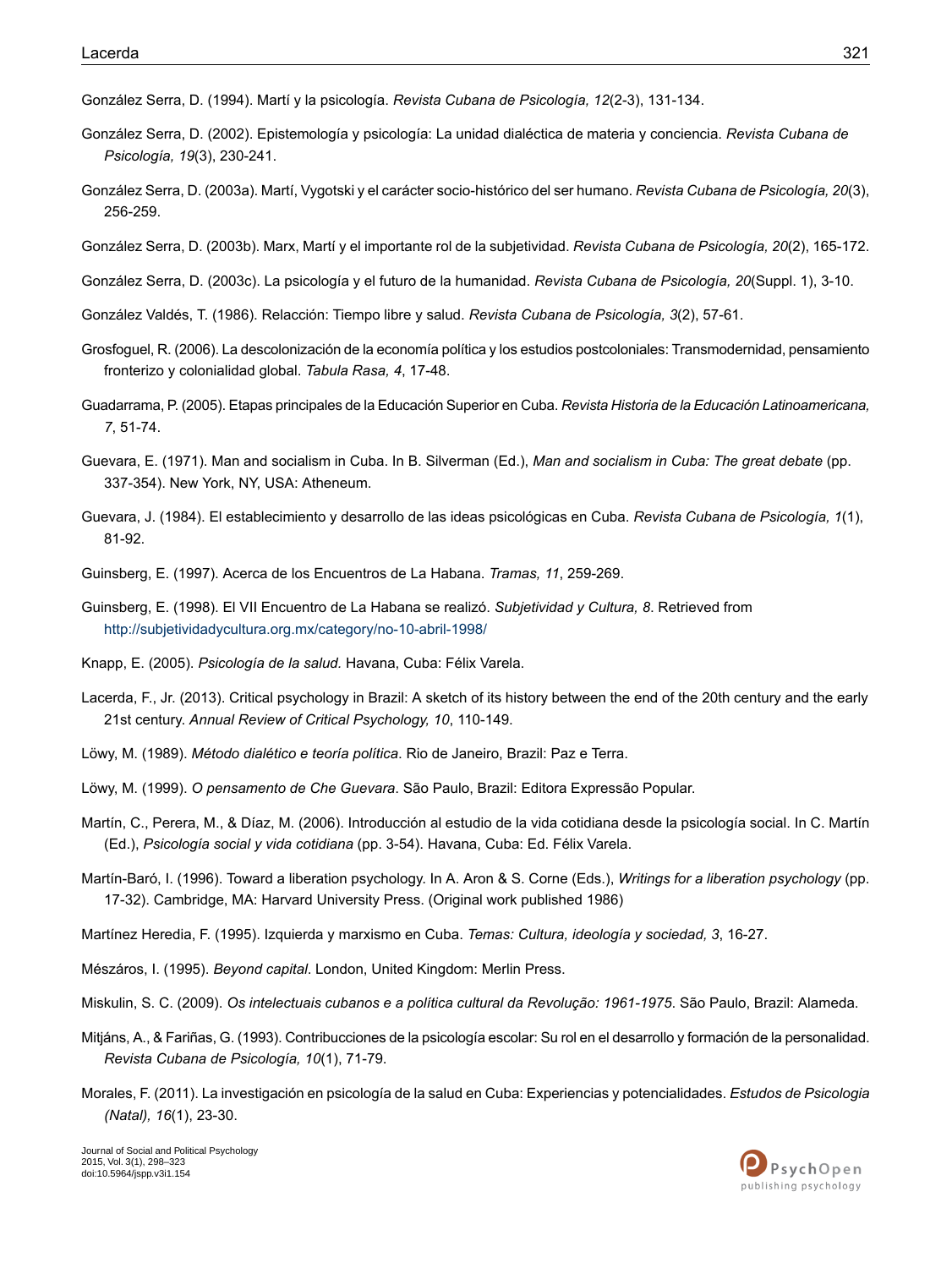- <span id="page-24-17"></span>Ortíz, E., Díaz Fernández, T., & Grimal, A. (1987). La crítica por niveles a la psicología burguesa contemporánea en algunos contenidos de psicología general. *Revista Cubana de Psicología, 4*(1), 85-90.
- <span id="page-24-4"></span>Ortíz, E., Aguilera, M. E., Franco, I., & Torres, N. (1992). El desarrollo de la psicología en Holguin desde 1902 hasta 1959. *Revista Cubana de Psicología, 9*(2), 109-113.
- <span id="page-24-6"></span><span id="page-24-1"></span>Ortíz, E., Quesada, M. E., Pérez Brito, Y., & Vázquez, J. (1993). Desarrollo de la psicología en Holguín: 1959-1985. *Revista Cubana de Psicología, 10*(1), 43-47.
- <span id="page-24-14"></span>Parker, I. (2007). *Revolution in psychology: Alienation to emancipation*. London, United Kingdom: Pluto Press.
- <span id="page-24-16"></span>Pérez, N. (1999). La psicología en Cuba. In M. M. Alonso & A. H. Eagly (Eds.), *Psicología en las Américas* (pp. 115-127). Caracas, Venezuela: SIP.
- <span id="page-24-11"></span>Petrony, J. C. (1992). Los níveles de la personalidad y de la organización social de la sociedad. *Revista Cubana de Psicología, 9*(1), 36-50.
- <span id="page-24-19"></span>Prado, R., Vázquez, M., Smith, I., Martínez, M., & Oca Días, M. del C. V. (1984). Las tareas de la psicología del trabajo en Cuba. *Revista Cubana de Psicología, 1*(1), 76-99.
- <span id="page-24-15"></span>Quintana, D. (2013). Revisitando la psicología latinoamericana: Una lectura imprescindible para las alternativas cubanas en psicología. *Alternativas Cubanas en Psicología, 1*(1), 42-50.
- <span id="page-24-5"></span><span id="page-24-2"></span>Rial, N., Rego, I., & González Debén, A. (2003). La satisfacción con los servicios de salud: Un instrumento para su estudio. *Revista Cubana de Psicología, 20*(Suppl. 1), 61-67.
- <span id="page-24-12"></span>Rodríguez, A. (1990). *Transitando por la Psicología: Antes y después de la revolución.* Havana, Cuba: De Ciencias Sociales.

<span id="page-24-7"></span>Sader, E. (2001). *Cuba: Um socialismo em construção*. Petrópolis, Brazil: Vozes.

- Smith, I. (2000). La psicología del trabajo en Cuba. *Revista Interamericana de Psicología, 34*(2), 71-82.
- <span id="page-24-0"></span>Solé, M. E. (2007). Cuba: Desafíos de una psicología transformadora. In I. D. Oropeza, S. Baltodano, & V. Leandro (Eds.), Psicología de la liberación en el contexto de la globalización neoliberal: Acciones, reflexiones y desafíos (pp. 367-375). San José, Costa Rica: Editorial UCR.
- <span id="page-24-10"></span><span id="page-24-8"></span>Solty, I. (2013). The crisis interregnum: From the new right-wing populism to the Occupy movement. *Studies in Political Economy, 91*, 85-112.
- <span id="page-24-3"></span>Sorín, M. (1987). America Latina: La realidad psicosocial del cubano. *Boletín de Psicología,* 26, 301-305.
- <span id="page-24-20"></span>Sorín, M. (2006). Cultura y vida cotidiana. In C. Martín (Ed.), *Psicología social y vida cotidiana* (pp. 79-91). Havana, Cuba: Ed. Félix Varela.
- <span id="page-24-18"></span>Taaffe, P. (2000). *Cuba: Socialism & democracy*. London, United Kingdom: CWI Publications.
- <span id="page-24-9"></span>Tennant, G. (1998). Che Guevara e os trotskistas cubanos. In O. Coggiola (Ed.), *Revolução cubana: História e problemas atuais* (pp. 169-176). São Paulo, Brazil: Xamã.
- <span id="page-24-13"></span>Triana, P. (1992). Diego González Martín y las raíces de la psicología marxista leninista en Cuba. *Revista Cubana de Psicología, 9*(3), 213-222.
- Tovar, M. de los A. (1993). Psicología social comunitaria en Cuba. *Revista Cubana de Psicología, 10*(2-3), 127-136.
- Vázquez, M. (1989). Tareas actuales del psicodiagnóstico en el marco de la psicología del trabajo en nuestro país. *Revista Cubana de Psicología, 6*(2), 63-68.